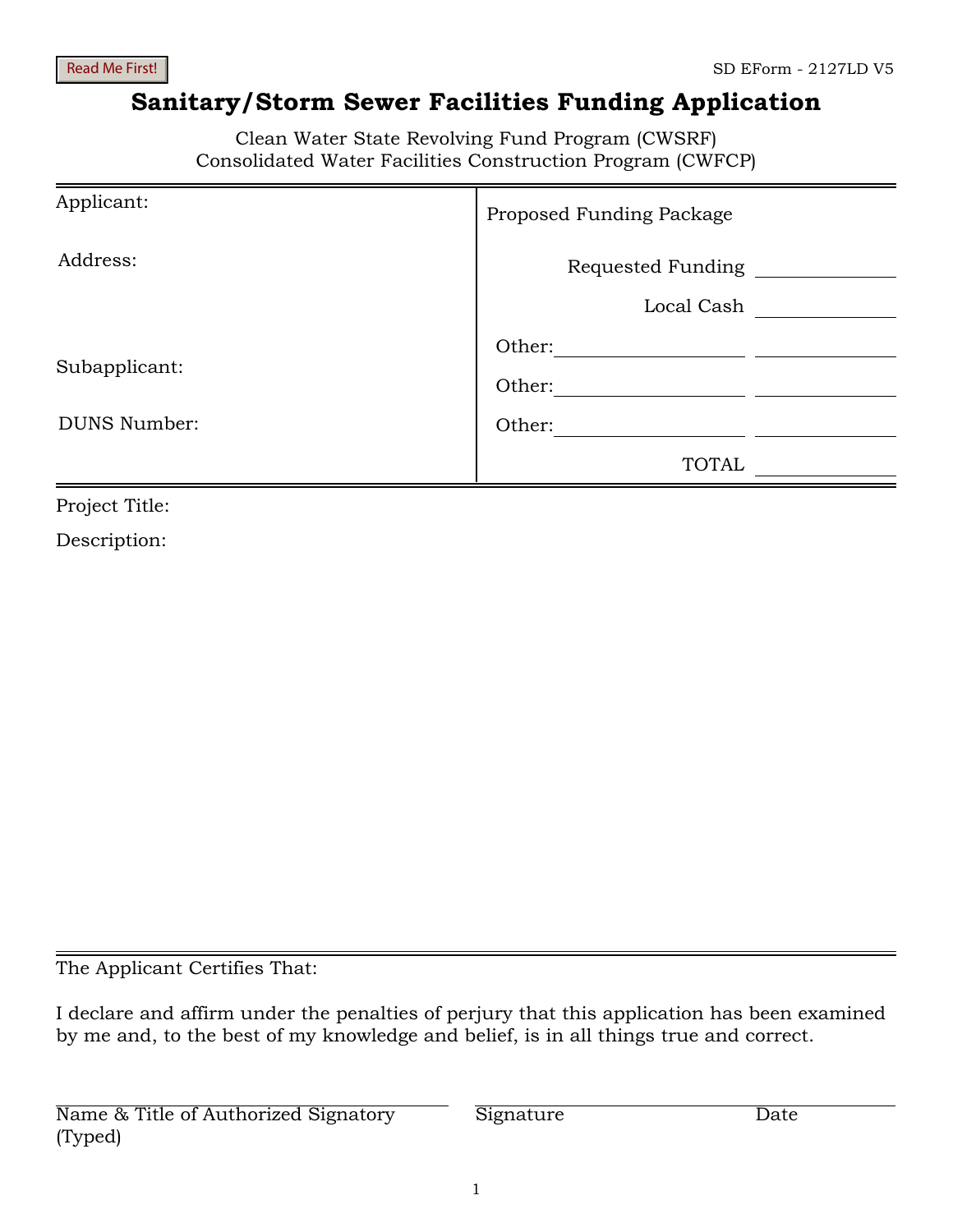# **Professional Consultants**

| Telephone Number: |  |
|-------------------|--|
|                   |  |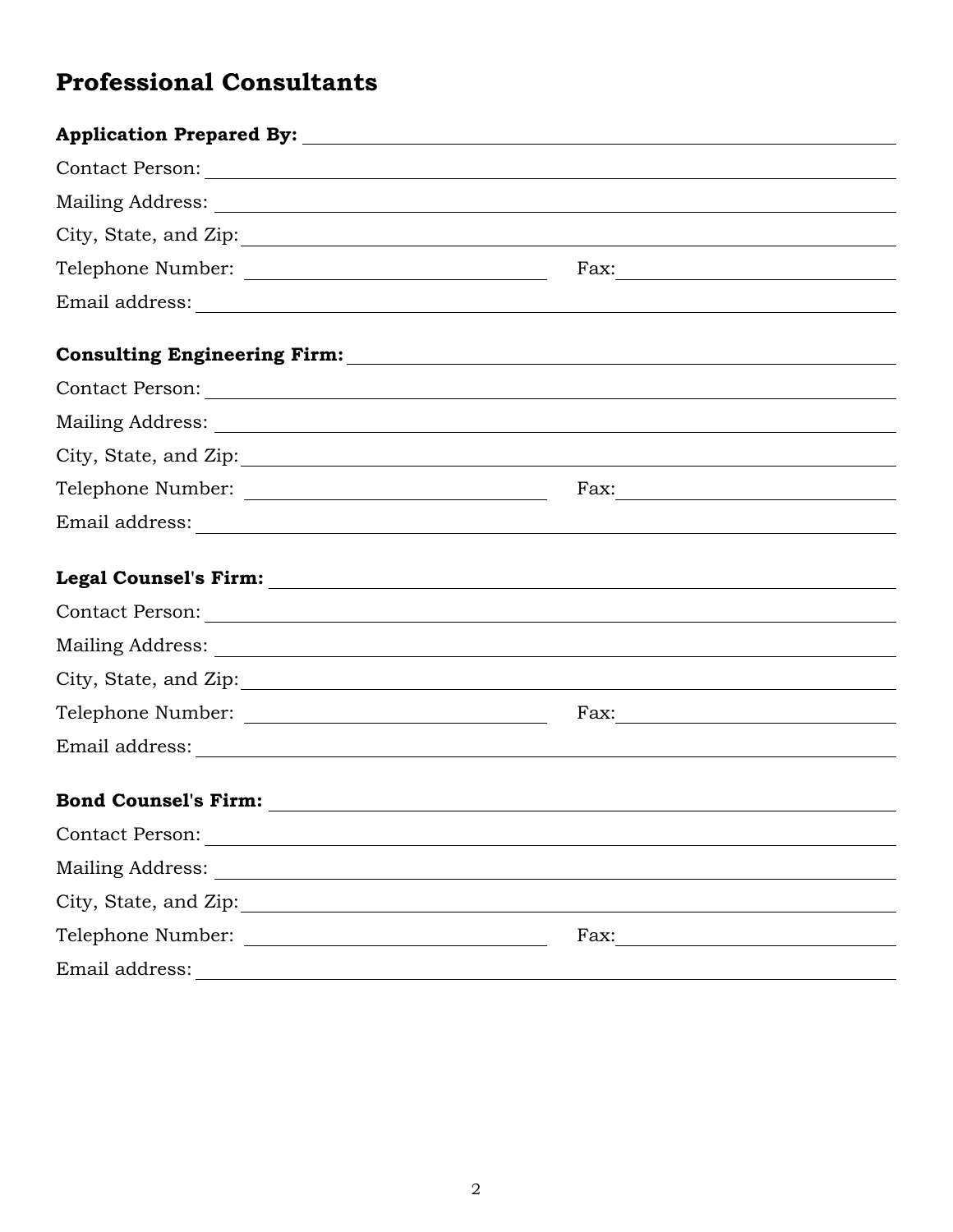# **Budget Sheet**

|                                  | $\mathbf{A}$           | $\mathbf B$ | $\mathcal{C}$ | D | E |                |
|----------------------------------|------------------------|-------------|---------------|---|---|----------------|
| Cost Classification              | CWSRF/<br><b>CWFCP</b> |             |               |   |   | Total<br>Funds |
| 1. Administrative Expenses       |                        |             |               |   |   |                |
| A. Personal Services             |                        |             |               |   |   |                |
| B. Travel                        |                        |             |               |   |   |                |
| C. Legal & Bond Counsel          |                        |             |               |   |   |                |
| D. Other                         |                        |             |               |   |   |                |
| 2. Land, Structure, Right-of-Way |                        |             |               |   |   |                |
| 3. Engineering                   |                        |             |               |   |   |                |
| A. Bidding and Design Fees       |                        |             |               |   |   |                |
| B. Project Inspection Fees       |                        |             |               |   |   |                |
| C. Other                         |                        |             |               |   |   |                |
| 4. Construction & Improvements   |                        |             |               |   |   |                |
| 5. Equipment                     |                        |             |               |   |   |                |
| 6. Contractual Services          |                        |             |               |   |   |                |
| 7. Other                         |                        |             |               |   |   |                |
| 8. Other                         |                        |             |               |   |   |                |
| 9. Subtotal (Lines 1-8)          |                        |             |               |   |   |                |
| 10. Contingencies                |                        |             |               |   |   |                |
| 11. Total (Lines 9 and 10)       |                        |             |               |   |   |                |
| 12. Total %                      |                        |             |               |   |   |                |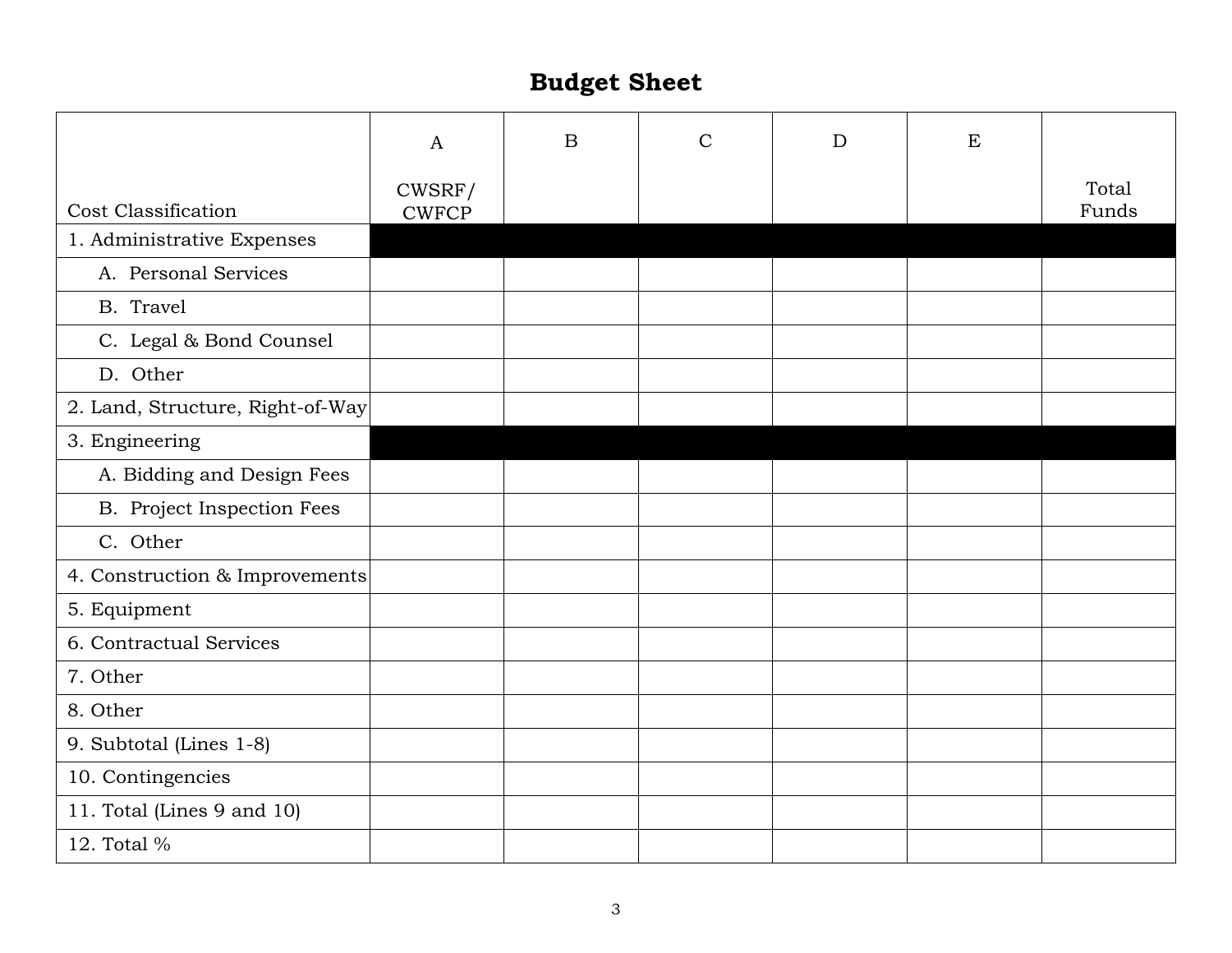# **Proposed Method of Financing**

|                             | Secured Funds Unsecured Funds | Date Unsecured Funds<br>Anticipated |
|-----------------------------|-------------------------------|-------------------------------------|
| Local Cash(Identify Source) |                               |                                     |
| Other (Explain)             |                               |                                     |
| Other (Explain)             |                               |                                     |
| Other (Explain)             |                               |                                     |
| Total                       |                               |                                     |

# **Other Funds to be Borrowed**

|       | Amount | Rate | Term | Annual Debt<br>Service | Security or Collateral<br>Pledged |
|-------|--------|------|------|------------------------|-----------------------------------|
| Other |        |      |      |                        |                                   |
| Other |        |      |      |                        |                                   |
| Other |        |      |      |                        |                                   |

Please attach copies of commitment letters that contain specific terms and conditions for each source of financing.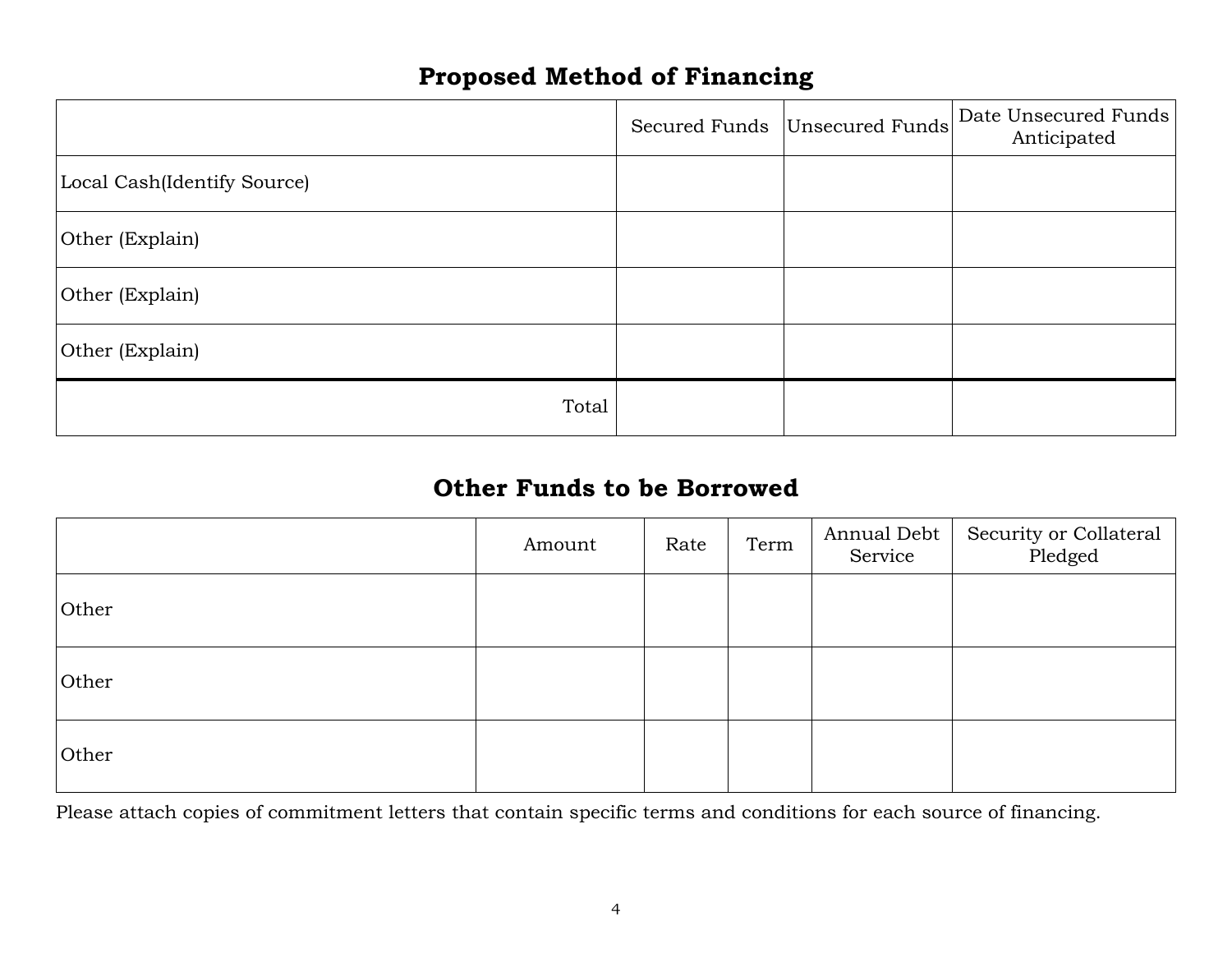# **General Information**

| The month and day your fiscal year begins: |          |                     |                  |
|--------------------------------------------|----------|---------------------|------------------|
| Population Served                          | Current: | 2010                | 2000             |
| Top three employers<br>within 30 miles     |          | Number of Employees | Type of Business |
|                                            |          |                     |                  |

# **Repayment Information**

Interest rate you are applying for: Term:

What security is being pledged toward the repayment of this loan? (Political Subdivisions Only)

- 1. General Obligation Bond (Requires Bond Election)
- 2. Revenue Bond
- 3. Project Surcharge Revenue Bond
- 4. Sales Tax Revenue Bond

# **Documents That Must Be Submitted With The Application**

Financial Documents

- 1. Most recent audited or unaudited financial statements to include specific accounting for the wastewater fund.
- 2. Current year's budget for the wastewater fund.
- 3. Amortization schedules for all existing debt secured by proposed revenue pledged.

## Planning and Legal Documents

- 1. Current governing user charge ordinance or resolution and its effective date.
- 2. Resolution of authorized signatory for submission of the Sanitary/Storm Sewer Facilities Funding application and signing of payment requests. This resolution must also include the maximum amount requested and description of proposed project.
- 3. Documentation that the applicant has an active registration on the Federal System for Award Management (SAM) database. (https://www.sam.gov)
- 4. Facilities Plan.
- 5. Cultural Resources Effects Assessment Summary.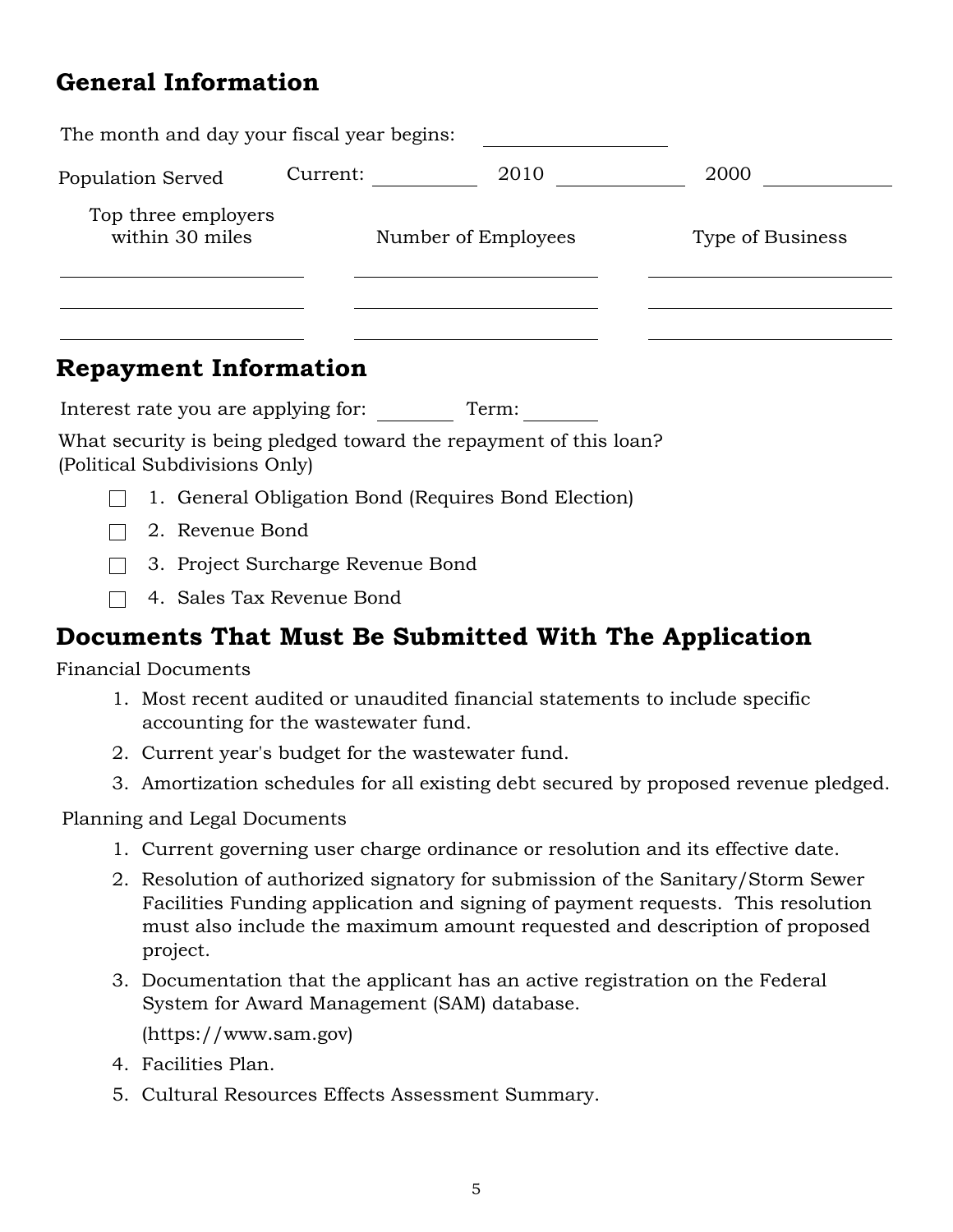*Items 6-8 apply to Non-profit Entities only*

- 6. By-laws.
- 7. Articles of Incorporation.
- 8. Certificate of Good Standing from Secretary of State.

# **Wastewater Fund Debt Information**

| Year                               |  |  |  |
|------------------------------------|--|--|--|
| Purpose                            |  |  |  |
| Security Pledged                   |  |  |  |
| Amount                             |  |  |  |
| Maturity Date<br>(mmm/yyyy)        |  |  |  |
| Debt Holder                        |  |  |  |
| Debt Coverage<br>Requirement       |  |  |  |
| Avg. Annual<br>Required<br>Payment |  |  |  |
| Outstanding<br>Balance             |  |  |  |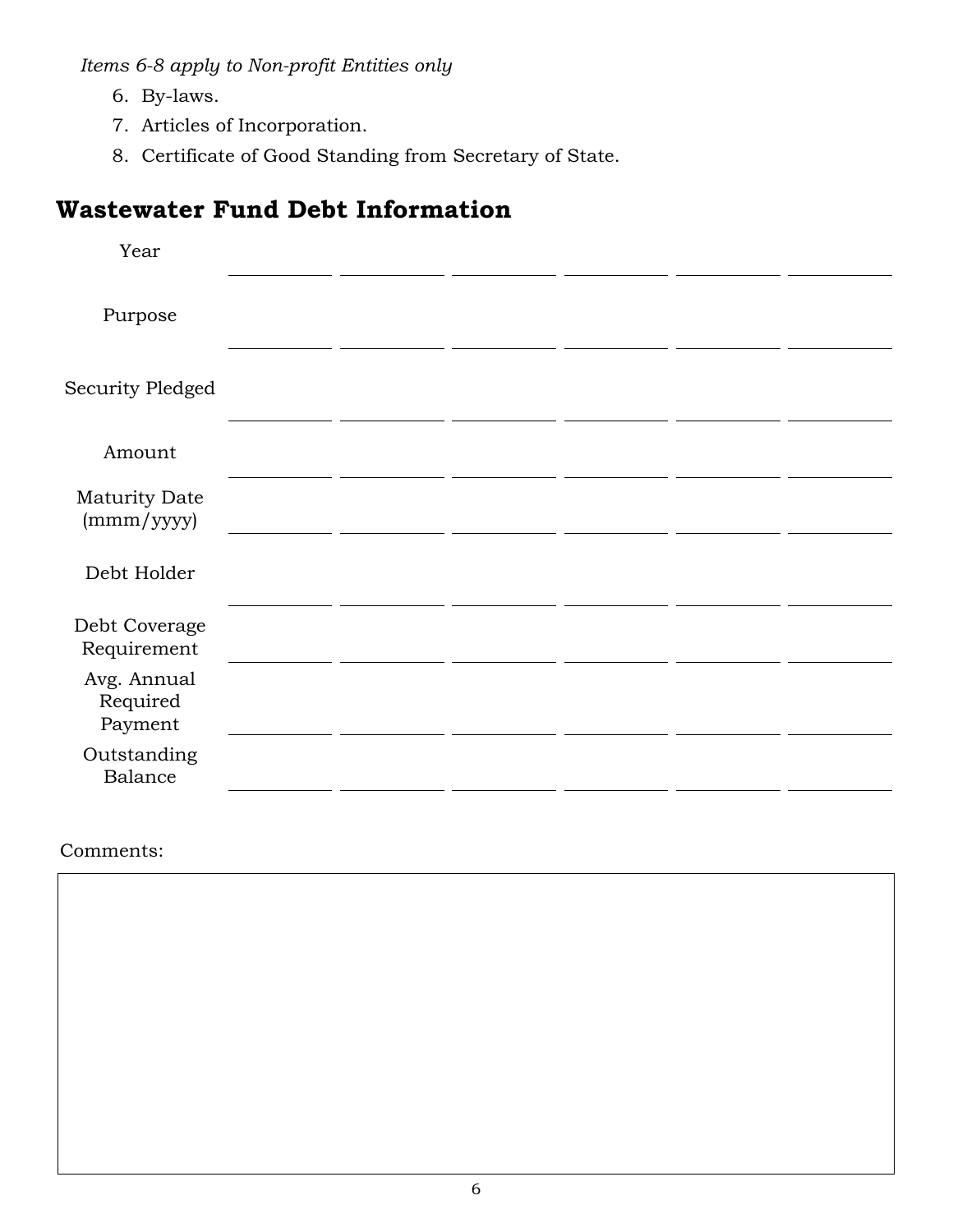# **Wastewater Fund Cash Flow Information**

| Negative cash should be<br>in (Decrease) format | Prior Year | Prior Year | Current Year | Future Year | Future Year | Future Year |
|-------------------------------------------------|------------|------------|--------------|-------------|-------------|-------------|
| Fiscal Year                                     |            |            |              |             |             |             |
| <b>Operating Revenue</b>                        |            |            |              |             |             |             |
| <b>Base Fees</b>                                |            |            |              |             |             |             |
| Surcharge Fees                                  |            |            |              |             |             |             |
| Other (Explain)                                 |            |            |              |             |             |             |
| <b>Operating Expenses</b>                       |            |            |              |             |             |             |
| Personal Services                               |            |            |              |             |             |             |
| Chemical, Material &<br>Supplies                |            |            |              |             |             |             |
| Electric & Other<br>Utilities                   |            |            |              |             |             |             |
| Other (Explain)                                 |            |            |              |             |             |             |
| <b>Operating Net Cash</b>                       |            |            |              |             |             |             |
| <b>Nonoperating Cash Flow</b>                   |            |            |              |             |             |             |
| Interest Revenue                                |            |            |              |             |             |             |
| Transfers In (Explain)                          |            |            |              |             |             |             |
| Fixed Asset Purchases                           |            |            |              |             |             |             |
| Transfers Out (Explain)                         |            |            |              |             |             |             |
| Principal Debt<br>Payments                      |            |            |              |             |             |             |
| Interest Debt<br>Payments                       |            |            |              |             |             |             |
| Other (Explain)                                 |            |            |              |             |             |             |
| <b>Nonoperating Net Cash</b>                    |            |            |              |             |             |             |
| Increase (Decrease) Cash                        |            |            |              |             |             |             |
| Beginning Cash Balance                          |            |            |              |             |             |             |
| <b>Ending Cash Balance</b>                      |            |            |              |             |             |             |
| Restricted Balance                              |            |            |              |             |             |             |
| Unrestricted Balance                            |            |            |              |             |             |             |

# Additional Comments (Explanations)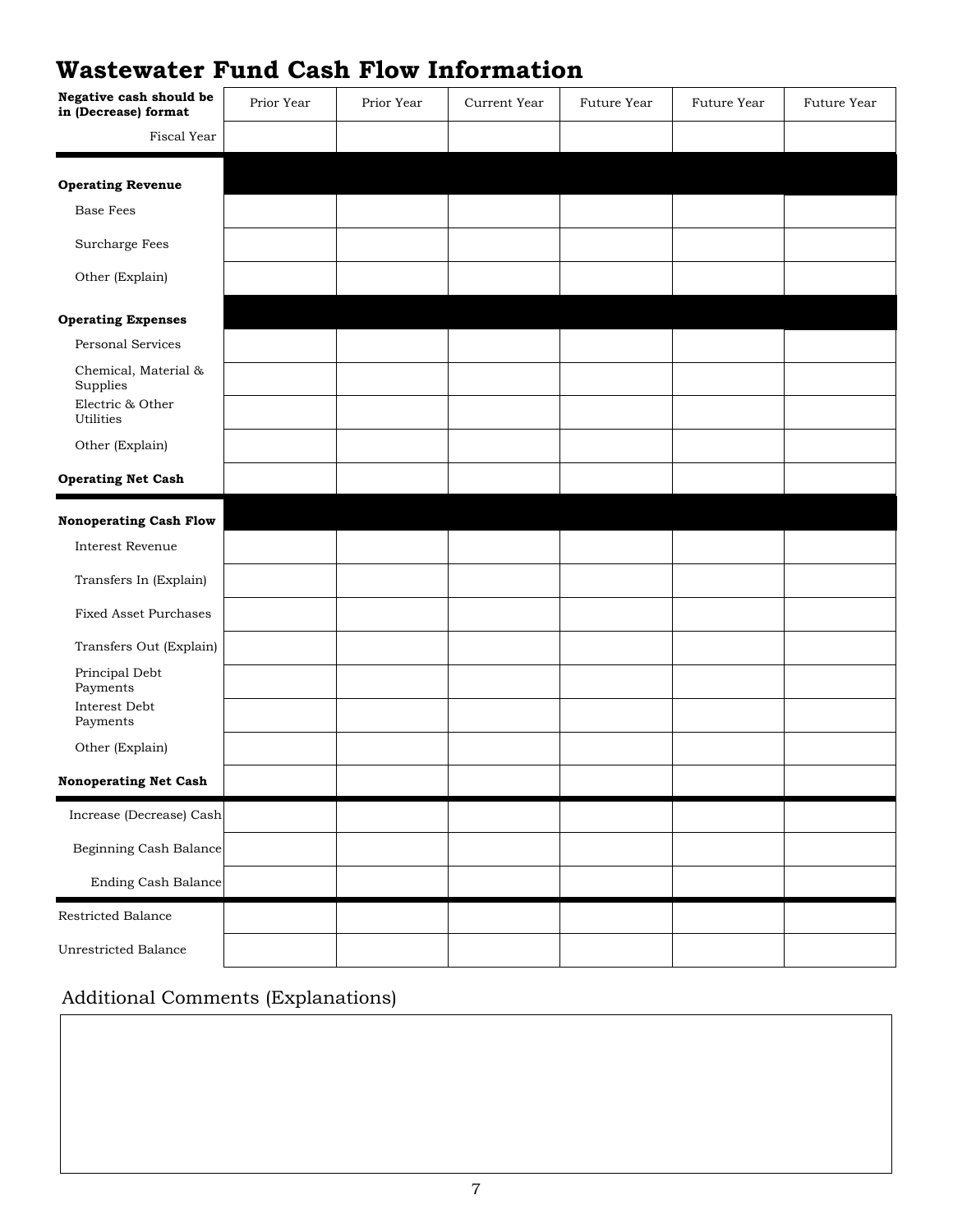Restricted Funds Breakdown:

| Amount                                                                            | <b>Anticipated Expense</b> |                  | Method Used to Encumber                        |                                                                                                                                                                          |
|-----------------------------------------------------------------------------------|----------------------------|------------------|------------------------------------------------|--------------------------------------------------------------------------------------------------------------------------------------------------------------------------|
|                                                                                   |                            |                  |                                                |                                                                                                                                                                          |
|                                                                                   |                            |                  |                                                |                                                                                                                                                                          |
| Wastewater Fees:                                                                  |                            |                  |                                                |                                                                                                                                                                          |
| ** Attach current and proposed rate ordinances or resolutions and rate schedules. |                            |                  |                                                |                                                                                                                                                                          |
| Municipal or Sanitary District - monthly rates at 5,000 gallons (670 cubic feet)  |                            |                  |                                                |                                                                                                                                                                          |
| Other Community System - monthly rates at 7,000 gallons (935 cubic feet)          |                            |                  |                                                |                                                                                                                                                                          |
| Check one:                                                                        |                            |                  | Incorporated Municipality or Sanitary District |                                                                                                                                                                          |
|                                                                                   |                            | or               |                                                |                                                                                                                                                                          |
|                                                                                   | Other Community System     |                  |                                                |                                                                                                                                                                          |
| Monthly                                                                           | Current<br>Rate            | Proposed<br>Rate | $#$ of<br>Accounts                             | Average use<br>Gallons/Cubic Feet                                                                                                                                        |
| Domestic                                                                          |                            |                  |                                                |                                                                                                                                                                          |
| <b>Business</b>                                                                   |                            |                  |                                                |                                                                                                                                                                          |
|                                                                                   |                            |                  |                                                |                                                                                                                                                                          |
| Other:                                                                            |                            |                  |                                                |                                                                                                                                                                          |
| Other:                                                                            |                            |                  |                                                |                                                                                                                                                                          |
|                                                                                   |                            |                  |                                                |                                                                                                                                                                          |
|                                                                                   |                            |                  |                                                |                                                                                                                                                                          |
|                                                                                   |                            |                  |                                                | When is proposed fee scheduled to take effect? _________________________________                                                                                         |
|                                                                                   |                            |                  |                                                |                                                                                                                                                                          |
|                                                                                   |                            |                  |                                                |                                                                                                                                                                          |
|                                                                                   |                            |                  |                                                | Storm Sewer Projects Only: Does applicant have a separate storm water fee?<br>If yes, attach the current and proposed rate ordinances or resolutions and rate schedules. |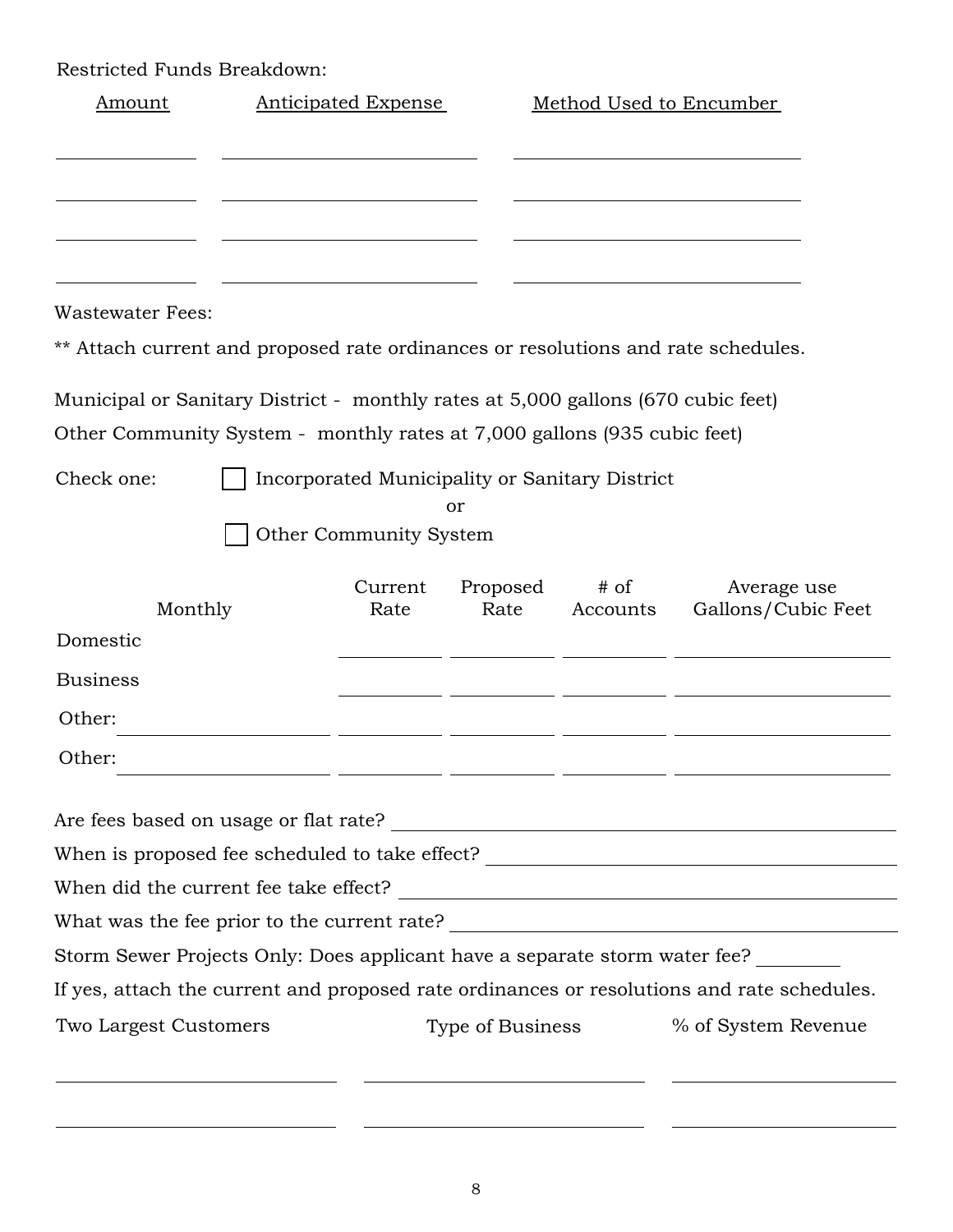# **Property Tax Information**

*(Complete section only if General Obligation bond is pledged to repay your loan.)* 

| Three year valuation trend:             |                                                                                                                                                                                                                                                                                      |                                                  |
|-----------------------------------------|--------------------------------------------------------------------------------------------------------------------------------------------------------------------------------------------------------------------------------------------------------------------------------------|--------------------------------------------------|
| Year                                    |                                                                                                                                                                                                                                                                                      |                                                  |
| <b>Assessed Valuation</b>               | <u> 1980 - Andrea Andrew Maria (h. 1980).</u>                                                                                                                                                                                                                                        |                                                  |
| Three year levies and collection trend: |                                                                                                                                                                                                                                                                                      |                                                  |
| Year                                    | the control of the control of the control of<br><u> Alexander (Alexander Alexander Alexander Alexander Alexander Alexander Alexander Alexander Alexander Alexander Alex</u>                                                                                                          | and the control of the control of the control of |
| Amount Levied                           | <u> Andreas Andreas Andreas Andreas Andreas Andreas Andreas Andreas Andreas Andreas Andreas Andreas Andreas Andreas Andreas Andreas Andreas Andreas Andreas Andreas Andreas Andreas Andreas Andreas Andreas Andreas Andreas Andr</u><br>the control of the control of the control of |                                                  |
| Collected                               | <u> 1989 - Jan Barbara Barbara, prima prima prima prima prima prima prima prima prima prima prima prima prima pri</u>                                                                                                                                                                |                                                  |
| Five Largest Taxpayers                  | Description                                                                                                                                                                                                                                                                          | <b>Assessed Valuation</b>                        |
|                                         |                                                                                                                                                                                                                                                                                      |                                                  |
|                                         |                                                                                                                                                                                                                                                                                      |                                                  |
|                                         |                                                                                                                                                                                                                                                                                      |                                                  |
|                                         |                                                                                                                                                                                                                                                                                      |                                                  |
|                                         |                                                                                                                                                                                                                                                                                      |                                                  |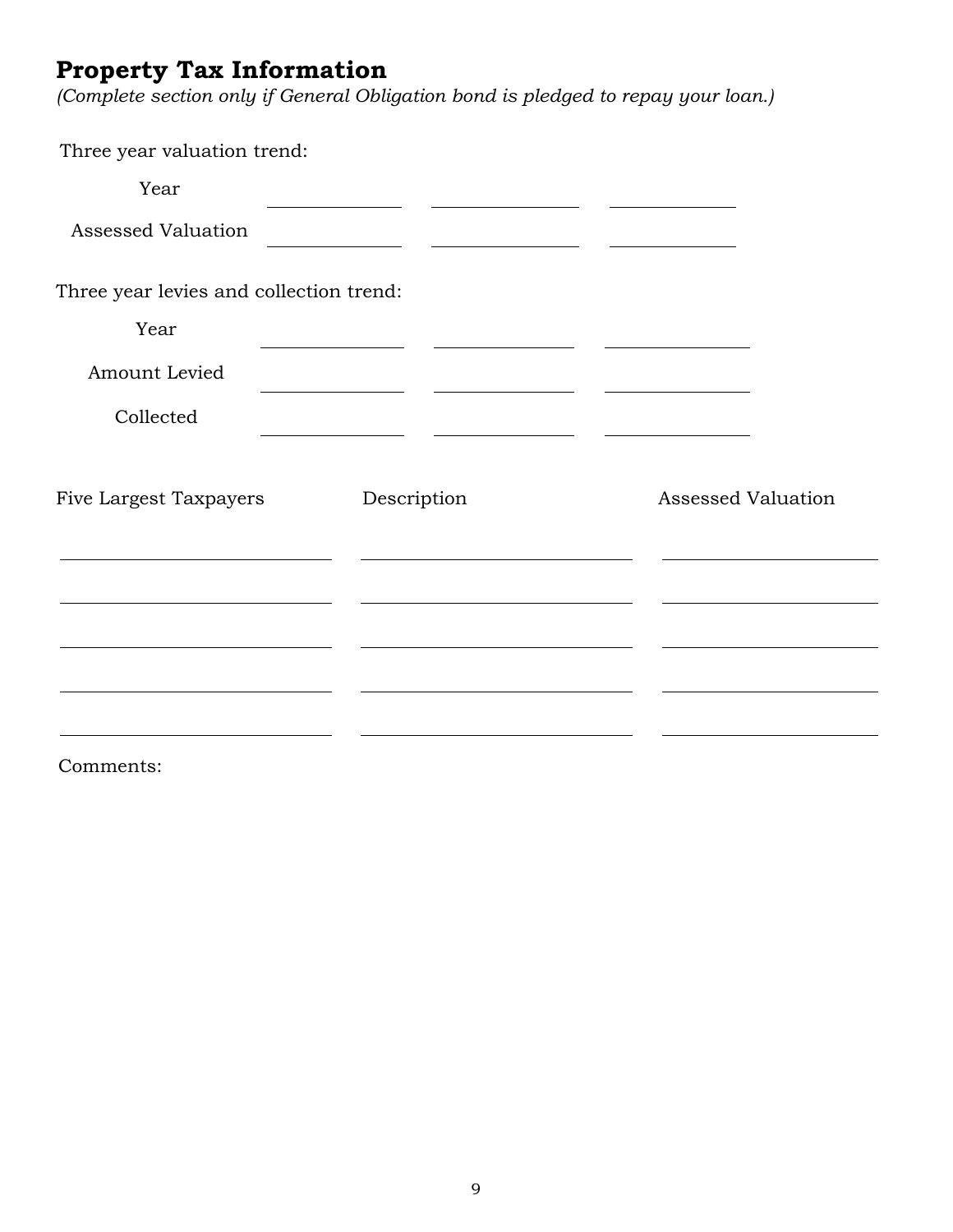# General Fund Debt Information

| Year                               |  |  |  |
|------------------------------------|--|--|--|
| Purpose                            |  |  |  |
| Security Pledged                   |  |  |  |
| Amount                             |  |  |  |
| Maturity Date<br>(mmm/yyyy)        |  |  |  |
| Debt Holder                        |  |  |  |
| Debt Coverage<br>Requirement       |  |  |  |
| Avg. Annual<br>Required<br>Payment |  |  |  |
| Outstanding<br><b>Balance</b>      |  |  |  |
|                                    |  |  |  |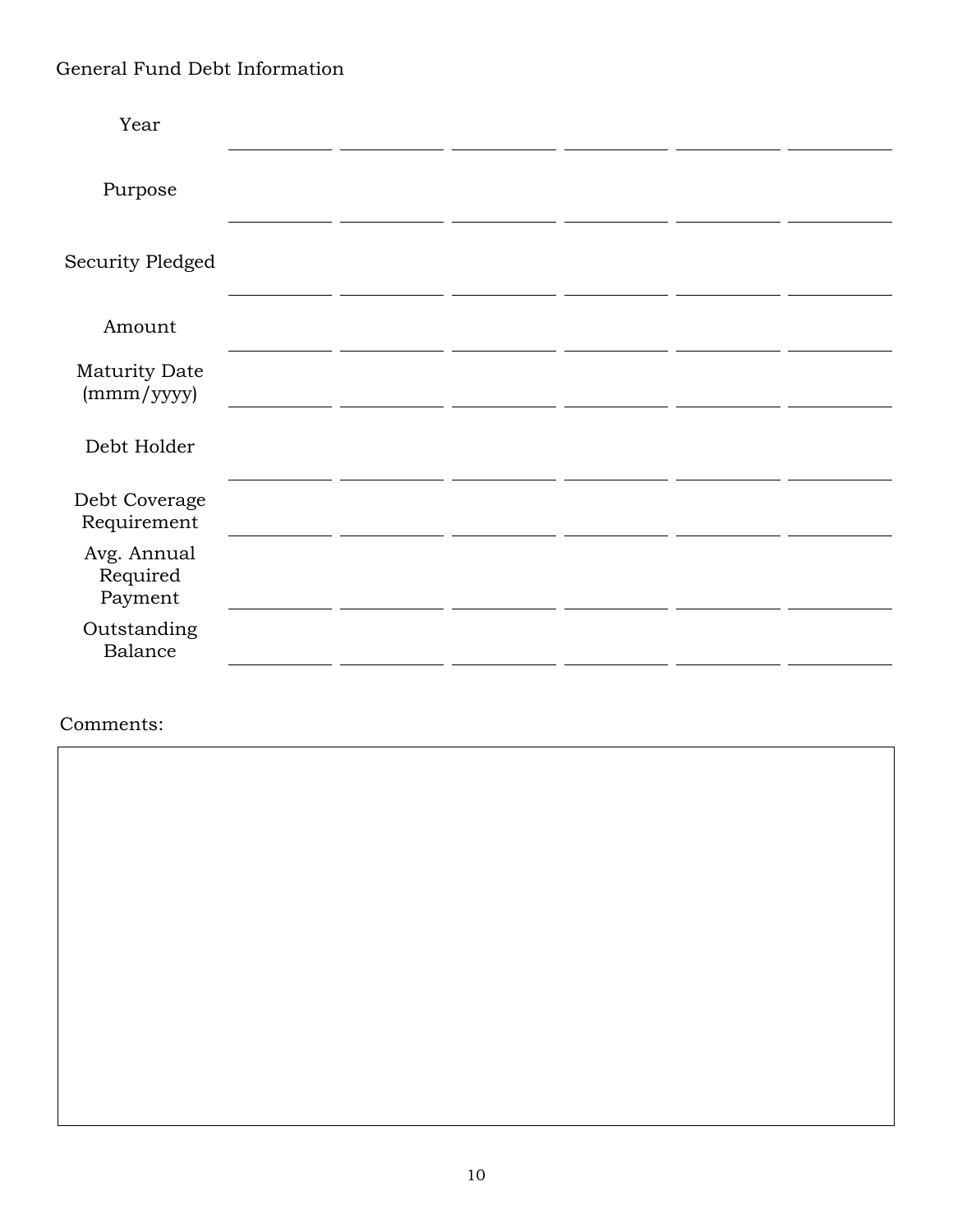# **Sales Tax Information**

*(Complete section only if sales tax is pledged to repay your loan.)* 

Sales tax revenue history for the most current fifteen months:

| Month/Year | Amount Collected |
|------------|------------------|
|            |                  |
|            |                  |
|            |                  |
|            |                  |
|            |                  |
|            |                  |
|            |                  |
|            |                  |
|            |                  |
|            |                  |
|            |                  |
|            |                  |
|            |                  |
|            |                  |
|            |                  |
|            |                  |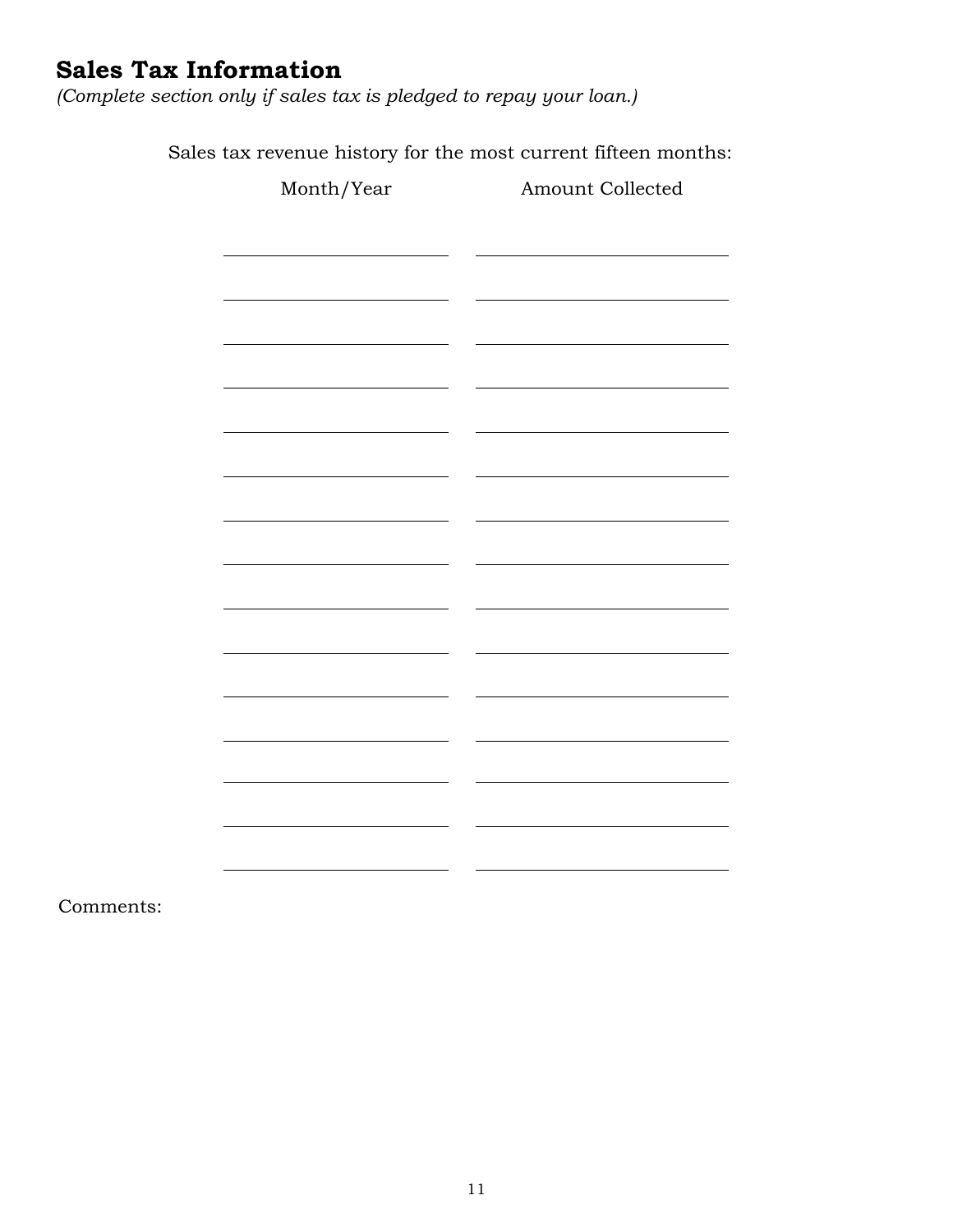# Sales Tax Debt Information

| Year                               |  |  |  |
|------------------------------------|--|--|--|
| Purpose                            |  |  |  |
| Security Pledged                   |  |  |  |
| Amount                             |  |  |  |
| Maturity Date<br>(mmm/yyyy)        |  |  |  |
| Debt Holder                        |  |  |  |
| Debt Coverage<br>Requirement       |  |  |  |
| Avg. Annual<br>Required<br>Payment |  |  |  |
| Outstanding<br>Balance             |  |  |  |
|                                    |  |  |  |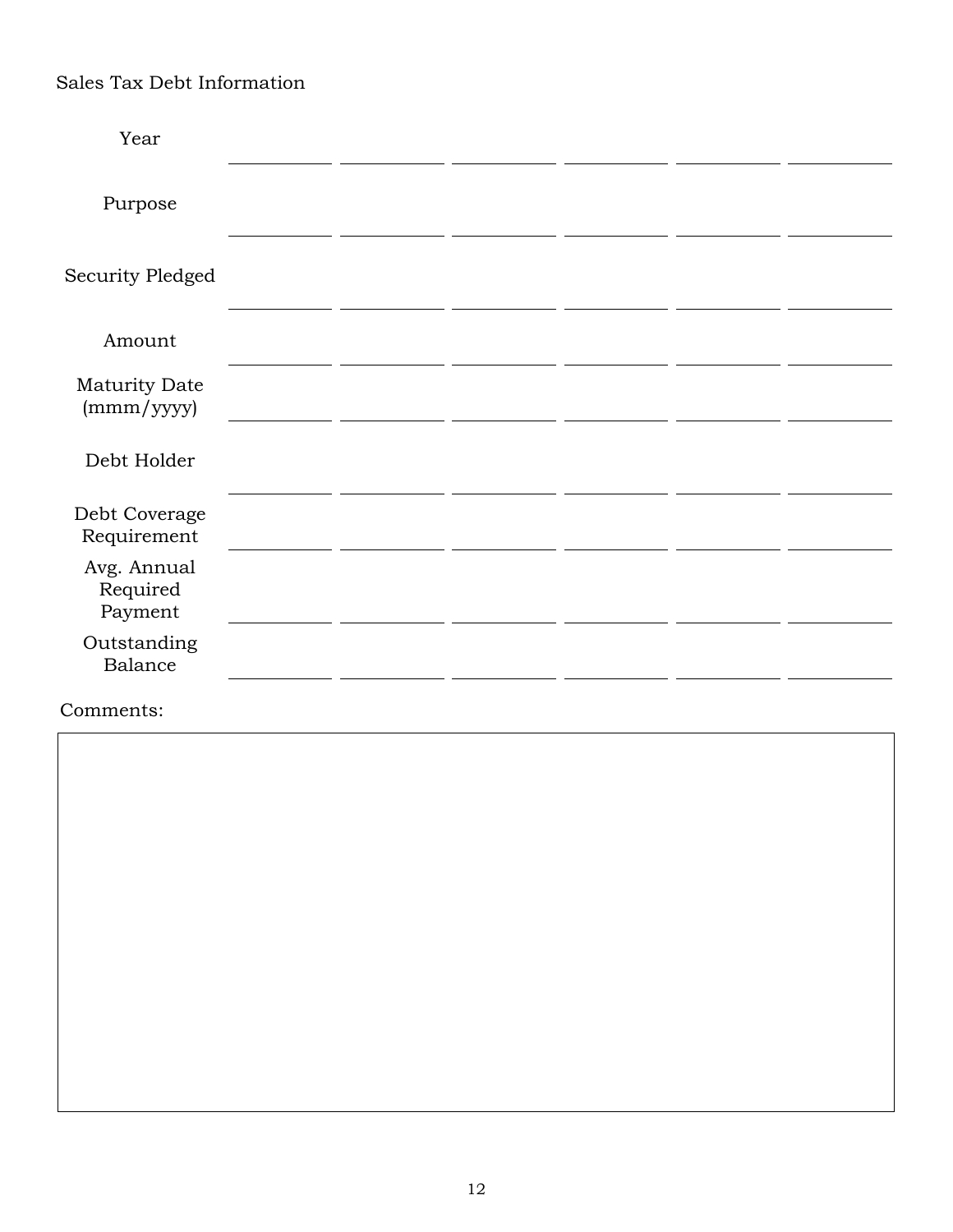# **Facilities Plan Checklist**

Before submitting the application, please take a few moments to complete the following checklist. Addressing these items prior to submitting the application will expedite the review process.

Clean Water Facilities Plan document can be found at http://denr.sd.gov/dfta/wwf/cwsrf/ sanstsewerfunding.aspx

| Checklist of SRF Facilities Plan Requirements                                                                                                                |  |
|--------------------------------------------------------------------------------------------------------------------------------------------------------------|--|
| Have the following items been addressed?                                                                                                                     |  |
| Submission of a Facilities Plan to the department that addresses those items<br>found in the Wastewater Facilities Plan document.                            |  |
| A public hearing held discussing the project and the use of an SRF loan to<br>finance the project.                                                           |  |
| Minutes of the public hearing prepared and submitted to the department's<br>engineer for inclusion into the final Facilities Plan.                           |  |
| The affidavit of publication of the public hearing received and submitted to the<br>department's engineer for inclusion into the final Facilities Plan.      |  |
| The four review agencies contacted and responses received for inclusion into<br>the final Facilities Plan.                                                   |  |
| The Cultural Resources Effects Assessment Summary and supporting<br>documentation, such as an archaeological survey or Historic Register database<br>search. |  |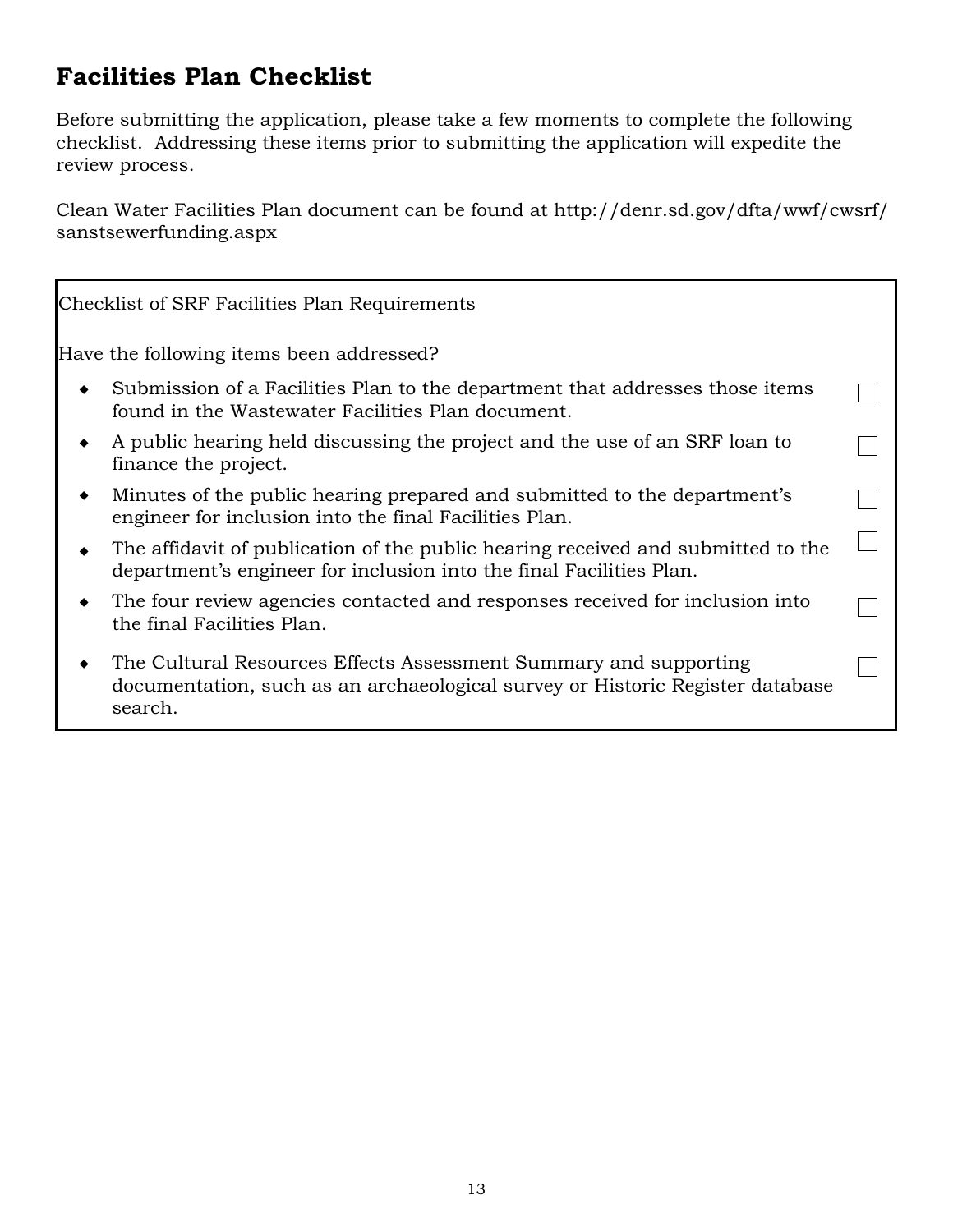# **Cost and Effectiveness Certification Form**

This is to certify compliance with Subtitle A, Section 5002, Subsection 602(b)(13) of the Water Resources Reform Development Act of 2014 in that project has been studied and evaluated for the cost and effectiveness of the processes, materials, techniques, and technologies for carrying out the proposed project or activity for which assistance is sought; and to the maximum extent practicable, the project or activity selected maximizes the potential for efficient water use, reuse, recapture, and conservation, and energy conservation, taking into account (i) the cost of constructing the project; (ii) the cost of operating and maintaining the project over the life of the project; and (iii) the cost of replacing the project.

| Applicant Name: |  |
|-----------------|--|
|                 |  |
| Project Name:   |  |

We certify that the proposed project is in compliance as described above.

## Applicant's Authorized Signatory **Project Engineer**

| Signature:    | Signature:    |
|---------------|---------------|
| Printed Name: | Printed Name: |
| Title:        | License #:    |
| Date:         | Date:         |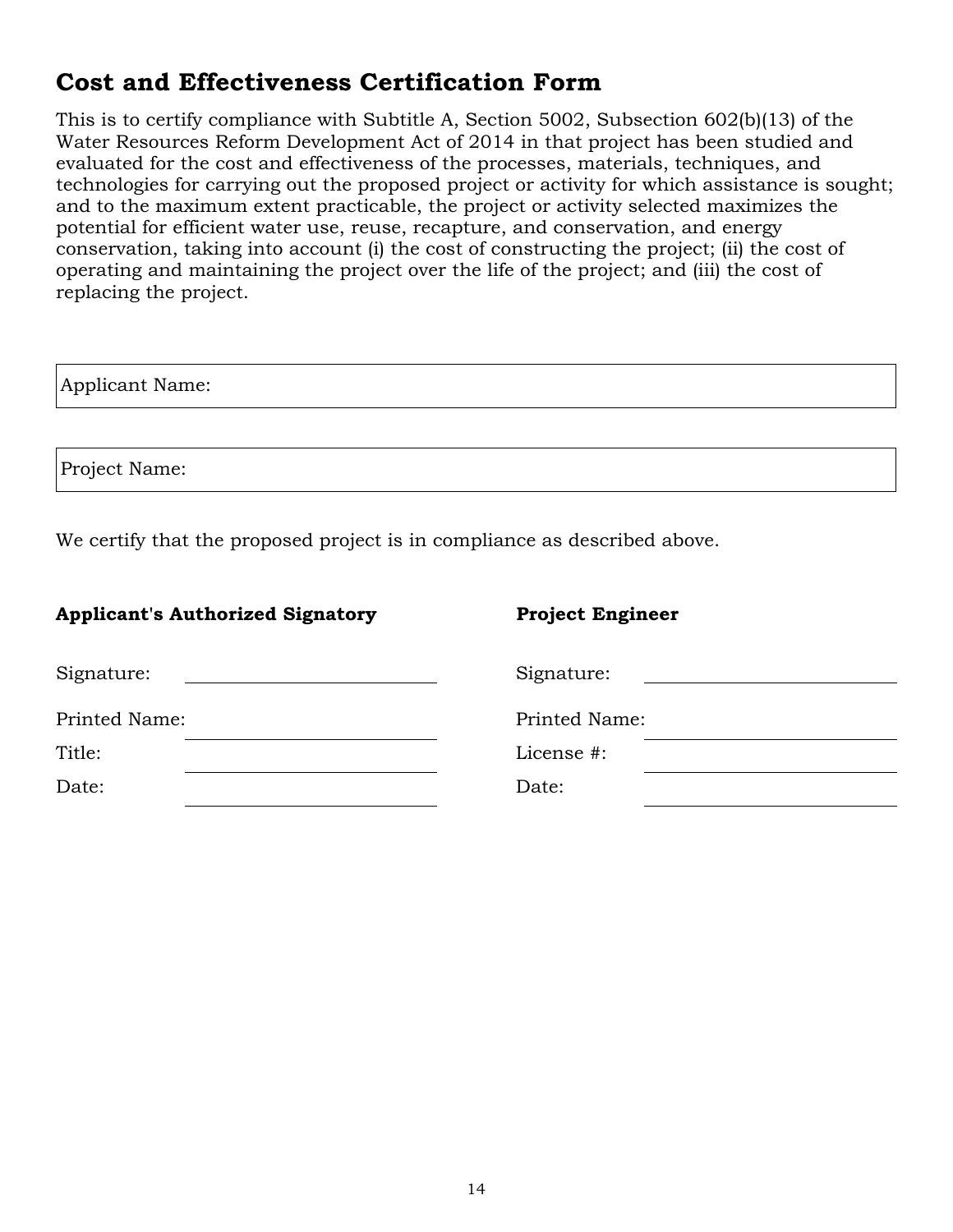# **Certification of Point Source Needs Categories**

Identify the loan amount associated with the needs categories described below. If the loan addresses needs in more than one category, please break down the total amount into estimated amounts for each category.

|              | Category Definition                                                                                                                                                                                                                                                                                                                                                                                                                                                                                                                                                                                              | Loan Amount |
|--------------|------------------------------------------------------------------------------------------------------------------------------------------------------------------------------------------------------------------------------------------------------------------------------------------------------------------------------------------------------------------------------------------------------------------------------------------------------------------------------------------------------------------------------------------------------------------------------------------------------------------|-------------|
| I            | Secondary Treatment and Best Practicable Wastewater<br>Treatment Technology. Costs for facilities to achieve<br>secondary levels of treatment, regardless of the actual<br>treatment levels required at the facility site. Incremental<br>costs for treatment levels above secondary are to be reported<br>in Category II. For purposes of the Survey, "best practicable"<br>wastewater treatment technology" and secondary treatment<br>are considered synonymous. Identified alternative conveyance<br>systems (e.g., small diameter gravity, pressure and vacuum<br>sewers) are to be included in Category I. |             |
| II           | Advanced Treatment. Incremental costs above secondary<br>treatment for facilities which require advanced levels of<br>treatment. This requirement generally exists where water<br>quality standards require removal of such pollutants as<br>phosphorus, ammonia, nitrates, or organic and other<br>substances. In addition, this requirement exists where<br>removal requirements for conventional pollutants exceed 85<br>percent.                                                                                                                                                                             |             |
| <b>III</b> A | Infiltration/Inflow Correction. Costs for correction of sewer<br>system infiltration/inflow (I/I) problems. Costs should also be<br>reported for the preparation of preliminary I/I analysis or for a<br>detailed sewer system evaluation survey.                                                                                                                                                                                                                                                                                                                                                                |             |
| III B        | Major Sewer System Rehabilitation. Replacement and/or<br>major rehabilitation of existing sewer systems. Costs are<br>reported if the corrective actions are necessary to the total<br>integrity of the system. Major rehabilitation is considered to<br>be extensive repair of existing sewer beyond the scope of<br>normal maintenance programs (i.e., where sewers are<br>collapsing or structurally unsound).                                                                                                                                                                                                |             |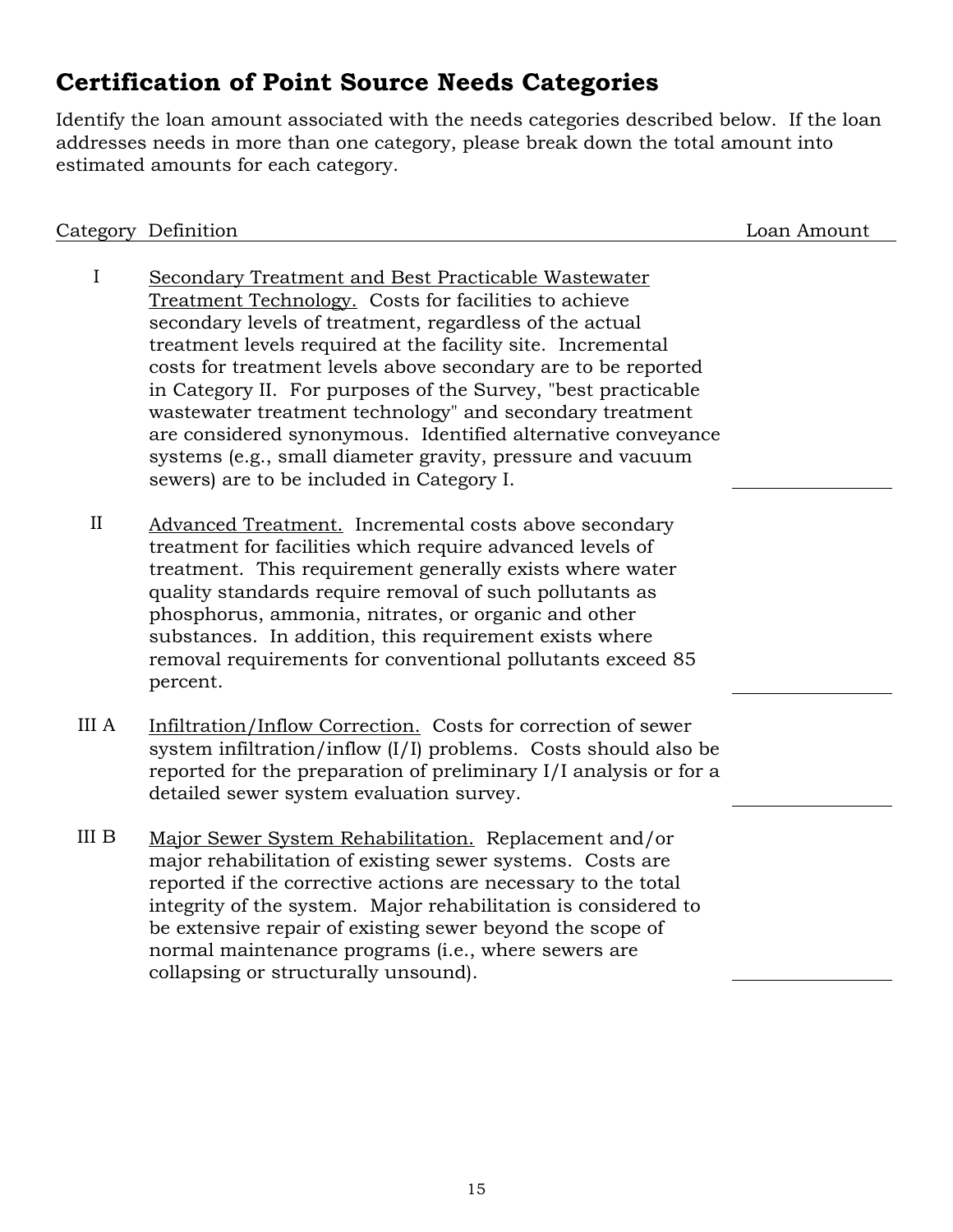- IV A New Collectors and Appurtenances. Costs of construction of new collector sewer systems and appurtenances designed to correct violations caused by raw discharges or seepage to waters from septic tanks, or to comply with Federal, State, or local actions.
- IV B New Interceptors and Appurtenances. Costs for new interceptor sewers and pumping stations necessary for the bulk transmission of clean water.
	- V Correction of Combined Sewer Overflows. Costs for facilities, including conveyance, storage, and treatment, necessary to prevent and/or control periodic bypassing of untreated wastes from combined sewers to achieve water quality objectives and which are eligible for Federal funding. It does not include treatment and/or control of storm waters in separate storm and drainage systems.
- VI A Stormwater - Gray Infrastructure. Costs for the planning, design, and construction of conveying stormwater cia pipes, inlets, road side ditches, and other similar mechanisms. Including the treating stormwater with wet ponds, dry ponds, manufactured devices, and other similar means.
- VI B Stormwater - Green Infrastructure. Costs for the planning, design, and construction of low impact development and green infrastructure.
- VII Nonpoint Source. Total costs for Nonpoint Source projects. See individual categories on pages 18 and 19.
- VIII Energy Conservation - Efficiency. Costs for the use of improved technologies and practices that result in reduced energy consumption of water quality projects.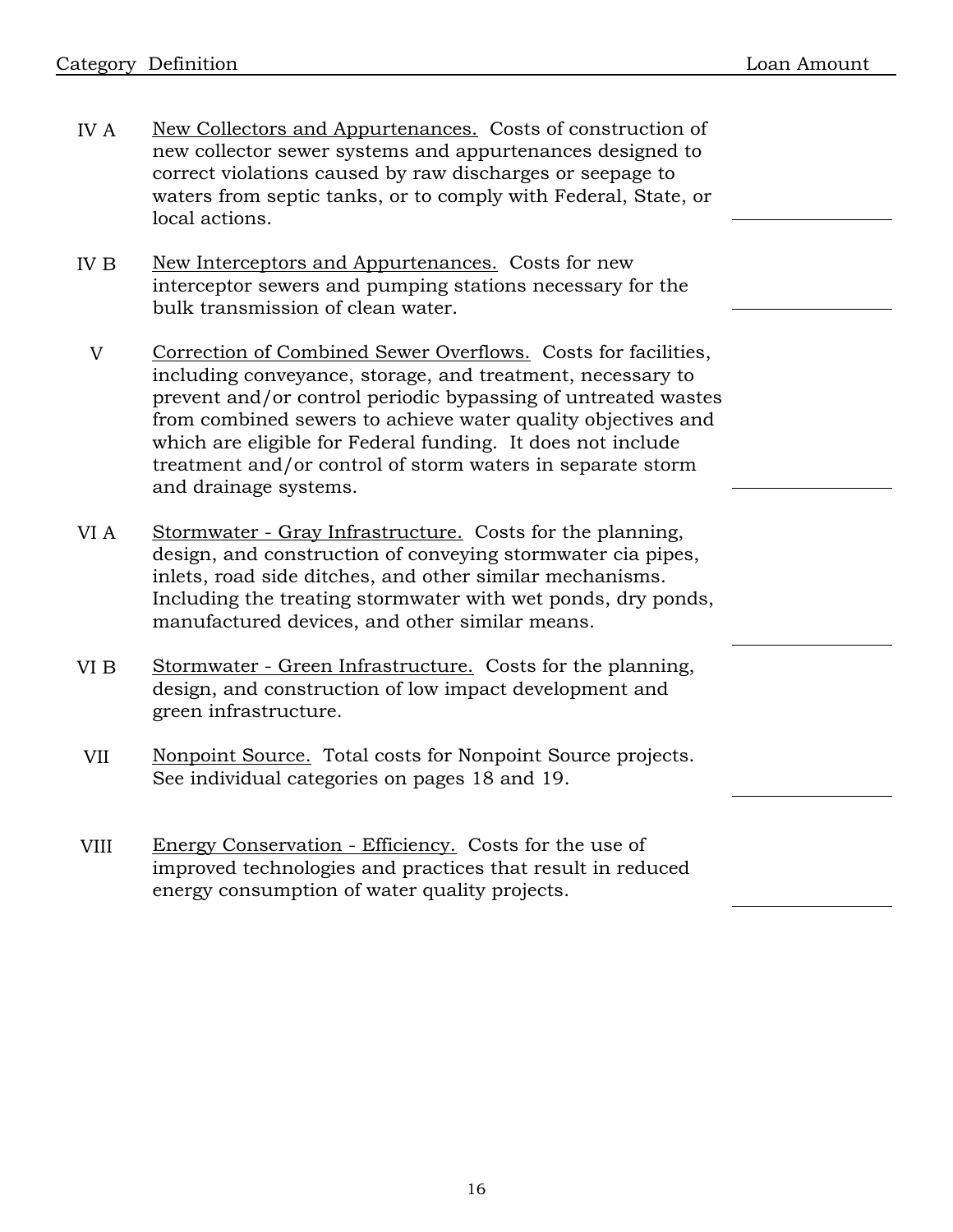- IX Energy Conservation - Renewable. Costs for the production of renewable energy such as wind, solar, methane capture and energy conversion equipment, co-digestion, combined heat and power (CHP) systems, hydroelectric systems that harness wastewater flows to, from, or within treatments.
- X Water Conservation - Efficiency. Costs that reduce the demand for POTW capacity through reduced water consumption including water meters, plumbing fixture retrofits or replacement, water efficient appliances, water efficient irrigation equipment, and education programs.
- XI Water Conservation - Reuse. Costs for the treatment and conveyance of treated wastewater that is being reused (recycled water), including rehabilitation/replacement needs.

TOTAL:

Name & Title of Authorized Representative

Signature of Authorized Representative Date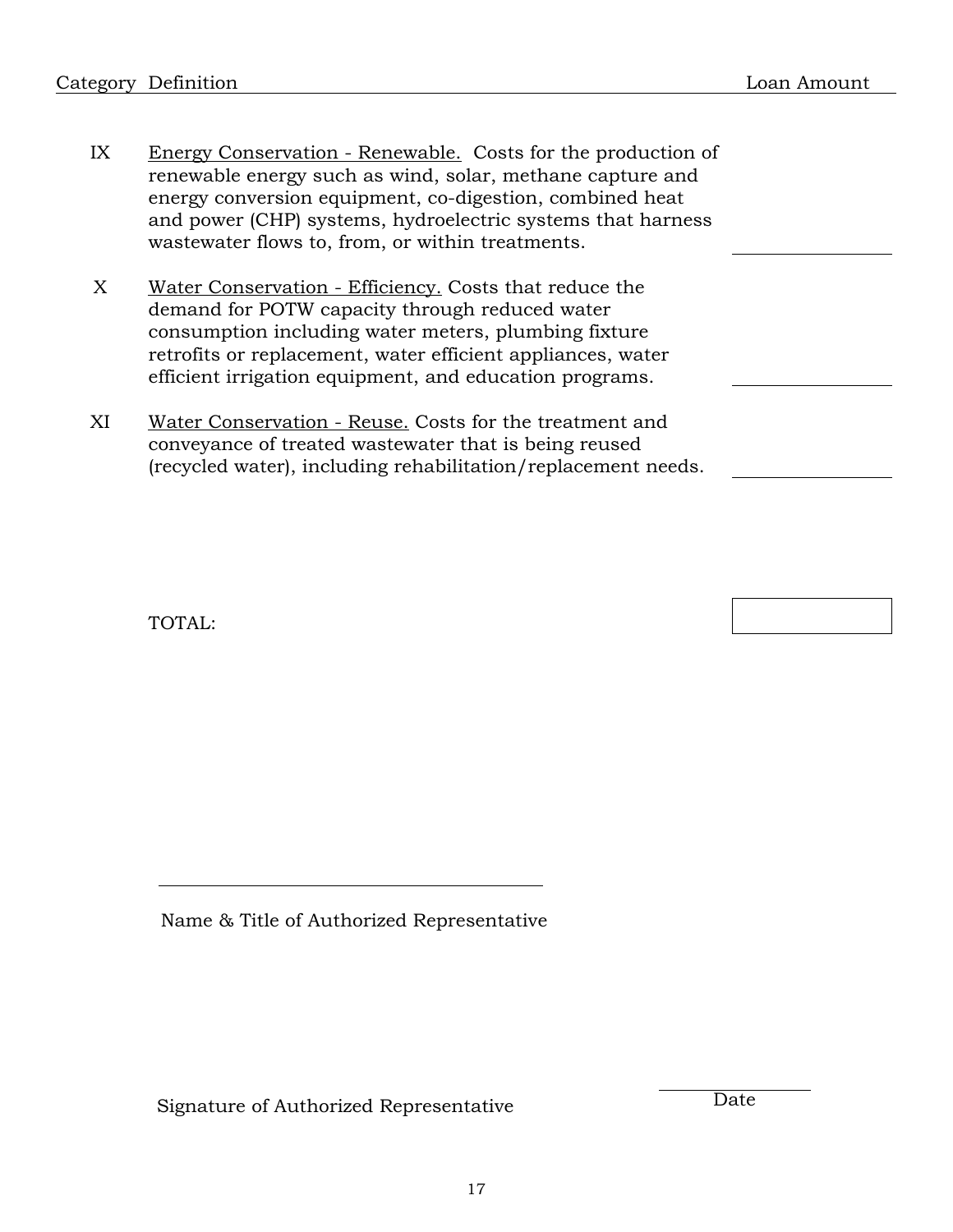# **Certification of Nonpoint Source Needs Categories**

Identify the loan amount associated with the needs categories described below. If the loan addresses needs in more than one category, please break down the total amount into estimated amounts for each category.

|        | Category Definition                                                                                                                                                                                                                                                                                                                                                                                                              | Loan Amount |
|--------|----------------------------------------------------------------------------------------------------------------------------------------------------------------------------------------------------------------------------------------------------------------------------------------------------------------------------------------------------------------------------------------------------------------------------------|-------------|
| VIII A | NPS pollution - agricultural activities. Plowing, pesticide<br>spraying, irrigation, fertilizing, planting, and harvesting.<br>Example BMPs include conservation tillage, nutrient<br>management, and irrigation water management.                                                                                                                                                                                               |             |
| VIII B | NPS pollution - animal production. Confined animal facilities<br>and grazing. Example BMPs include animal waste storage,<br>animal waste nutrient management, composting, and planned<br>grazing.                                                                                                                                                                                                                                |             |
| VIII C | NPS pollution - forestry. Removal of streamside vegetation,<br>road construction and use, timber harvesting, and mechanical<br>preparation for the planting of trees. Example BMPs include<br>pre-harvest planting, streamside buffers, road management,<br>and revegetation of disturbed areas.                                                                                                                                 |             |
| VIII D | NPS pollution - land conservation. Costs associated with land<br>acquisition to protect water quality.                                                                                                                                                                                                                                                                                                                           |             |
| VIII E | NPS pollution - groundwater pollution (unknown source).<br>Activities related to ground water protection such as wellhead<br>and recharge area protection activities. Any activity that can<br>be attributed to a specific cause of ground water pollution,<br>such as leaking storage tanks, soil contamination in a<br>brownfield, or leachate from a sanitary landfill, should be<br>reported to that more specific category. |             |
| VIII F | NPS pollution - boating and marinas. Poorly flushed<br>waterways, boat maintenance activities, discharge of sewage<br>from boats, and physical alteration of shoreline, wetlands,<br>and aquatic habitat during operation or construction of a<br>marina. Example BMPs include pump out systems and oil<br>containment booms.                                                                                                    |             |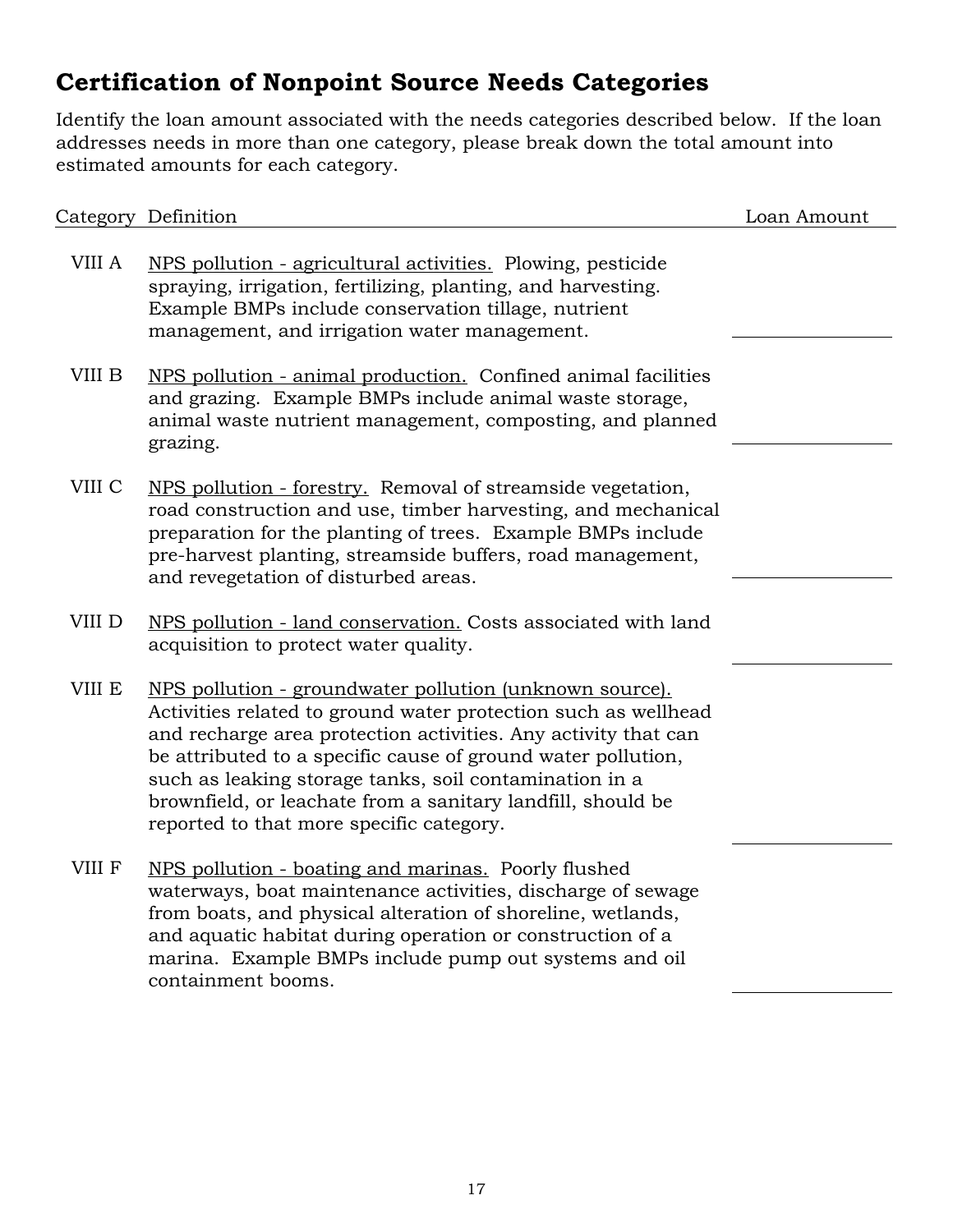| Category Definition |
|---------------------|
|---------------------|

- VIII G NPS pollution - mining and quarrying activities. Example BMPs detention berms and seeding or revegetation.
- VIII H NPS pollution - abandoned, idle, and under used industrial sites. All pollution control activities at these sites regardless of activity. Example BMPs include ground water monitoring wells, in situ treatment of contaminated soils and ground water, capping to prevent storm water infiltration, and storage tank activities at brownfields.
- VIII I NPS pollution - tanks designed to hold chemicals, gasoline, or petroleum products. Tanks may be located either above or below ground. Example BMPs include spill containment, in situ treatment of contaminated soils and ground water, and upgrade, rehabilitation, or removal of petroleum/chemical storage tanks.
- VIII J NPS pollution - sanitary landfills. Example BMPs include leachate collection or on-site treatment, gas collections and control, and capping and closure.
- VIII K NPS pollution - channel modification, dams, streambank and shoreline erosion, and wetland or riparian area protection or restoration. Example BMPs include conservation easements, swales or filter strips, shore erosion control, wetland development and restoration, and bank and channel stabilization.
- VIII L NPS pollution - rehabilitation or replacement of individual or community sewerage disposal system. Construction of collector sewers to transport wastes to a cluster septic tank or other decentralized facilities. Collection sewers and expansion of existing or construction of new centralized treatment facilities that replace individual or community sewerage disposal system are included on Point Source Category table.

TOTAL:

Name & Title of Authorized Representative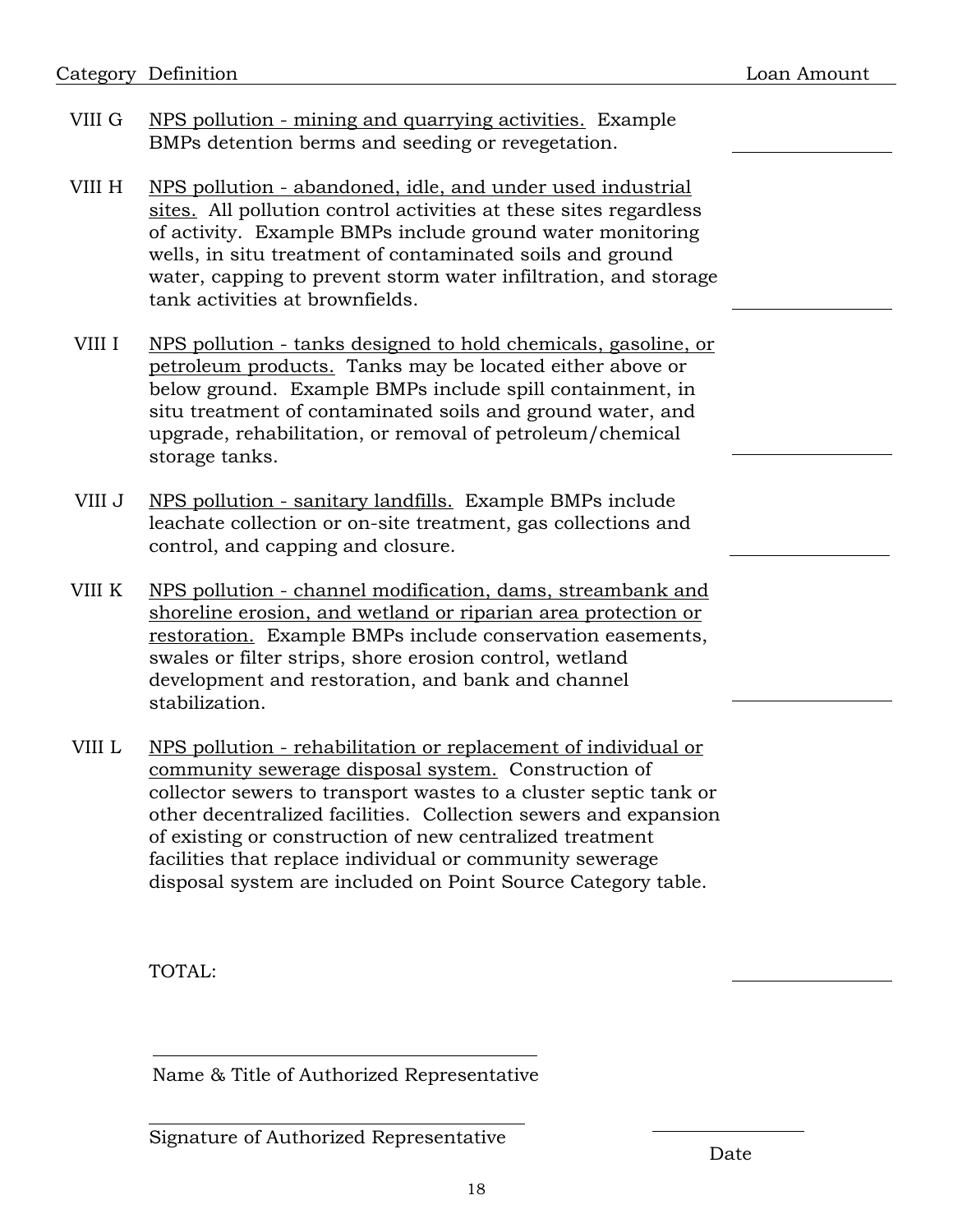# **Certification Regarding Debarment, Suspension, and Other Responsibility Matters**

The prospective participant certifies to the best of its knowledge and belief that it and its principals:

- (a) Are not presently debarred, suspended, proposed for debarment, declared ineligible, or voluntarily excluded from covered transactions by any federal department or agency;
- (b) Have not within a three year period preceding this proposal been convicted of or had a civil judgment rendered against them for commission of fraud or a criminal offense in connection with obtaining, attempting to obtain, or performing a public (Federal, State, or local) transaction or contract under a public transaction; violation of federal or state antitrust statutes or commission of embezzlement, theft, forger, bribery, falsification or destruction of records, making false statements, or receiving stolen property;
- (c) Are not presently indicted for or otherwise criminally or civilly charged by a government entity (Federal, State or local) with commission of any of the offenses enumerated in paragraph (b) of this certification; and
- (d) Have not within a three year period preceding this application/proposal had one or more public transactions (Federal, State or local) terminated for cause or default.

I understand that a false statement on this certification may be grounds for rejection of this proposal or termination of the award. In addition, under 18 U.S.C. § 1001, a false statement may result in a fine of up to \$10,000 or imprisonment for up to 5 years, or both.

Name & Title of Authorized Representative

Signature of Authorized Representative **Example 2** Date

 $\Box$  I am unable to certify to the above statements. Attached is my explanation

Print Form Save As Clear Form Save As Clear Form Save As Clear Form Save As Clear Form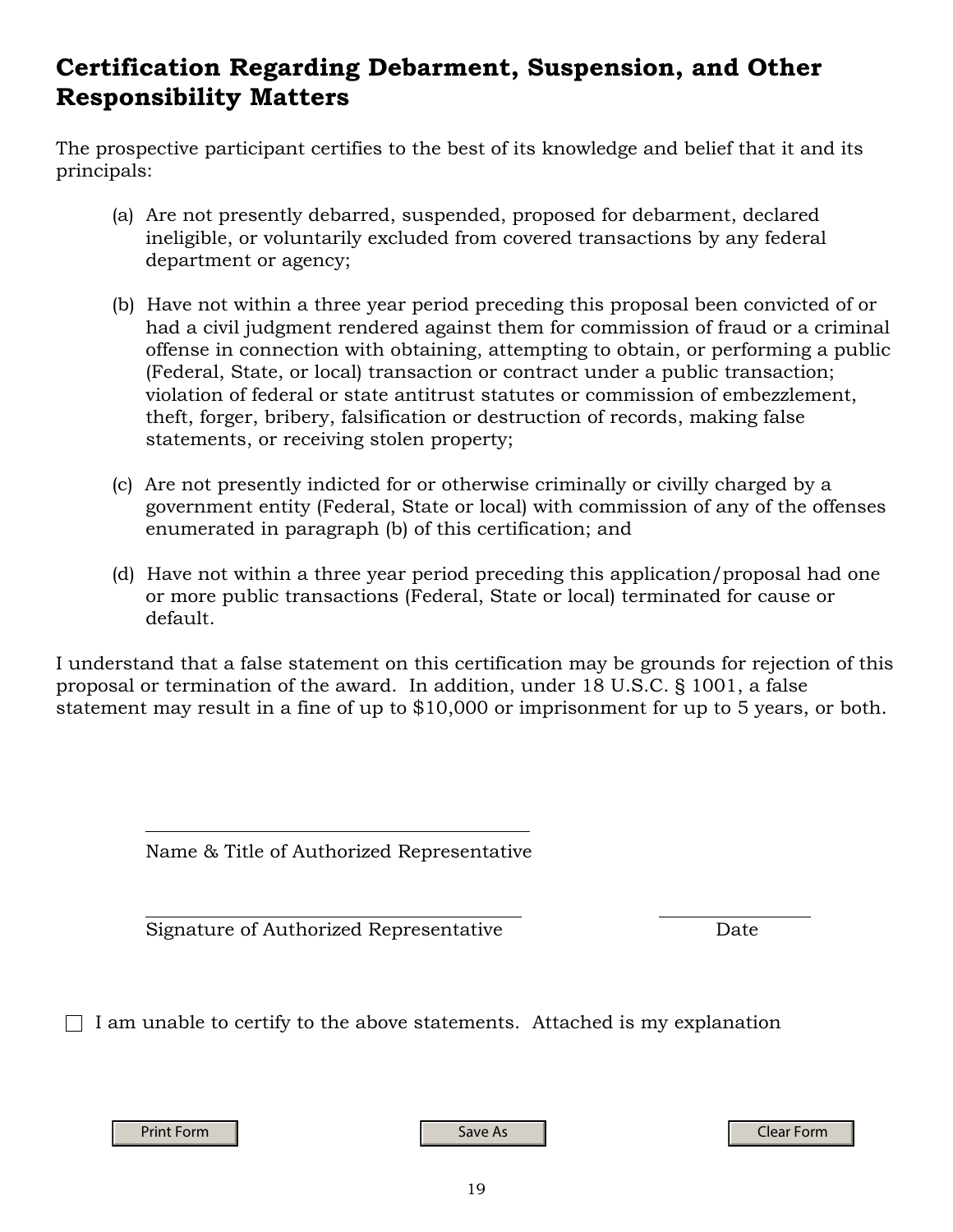# **Sanitary/Storm Sewer Facilities Funding Application Instructions**

*Note: This application is for Clean Water State Revolving Fund Program and Consolidated Water Facilities Construction Program funding. This application is for sanitary and storm sewer projects only.* 

## **Application Cover Page (page 1)**

*Applicant.* Name, mailing address and phone number of the entity sponsoring the project. Sub applicant is an organization who is submitting the application on behalf of an entity.

*DUNS Number.* The Data Universal Numbering System (DUNS) number is a nine-digit number, issued by D&B, assigned to each business location in the D&B database, having a unique, separate, and distinct operation for the purpose of identifying them. The applicant must submit documentation that the applicant has an active registration on the Federal System for Award Management (SAM) database.

*Proposed Funding Package.* Include the amount and type of funds requested, the amount of local funds being provided, including direct public or private contributions, loans, federal funds, and water development district grants. Multi-year or phased projects should enter only the costs associated with activities for which assistance is being requested.

*Project Title/Description.* Provide a one line title for the project and a brief narrative describing the project. Be specific, providing the feet or miles of pipe, treatment process being utilized, capacity of the storage, and so forth. Include the current monthly wastewater rate. If the rate is not a flat rate, compute the monthly rate at 5,000 gallons for municipalities or sanitary districts and at 7,000 gallons for all other sanitary systems.

*Certification.* An official of the sponsoring entity, who has been authorized by resolution of the governing body to submit the application, must read and sign the application.

## **Professional Contacts (page 2)**

*Application Prepared By:* Identify the entity, the individual that helped prepare the application, and the other contact information requested in case questions arise about the application.

*Consulting Engineering Firm:* Identify the engineering firm retained by the sponsor, the engineer's name, and the other contact information requested in case questions arise about the application.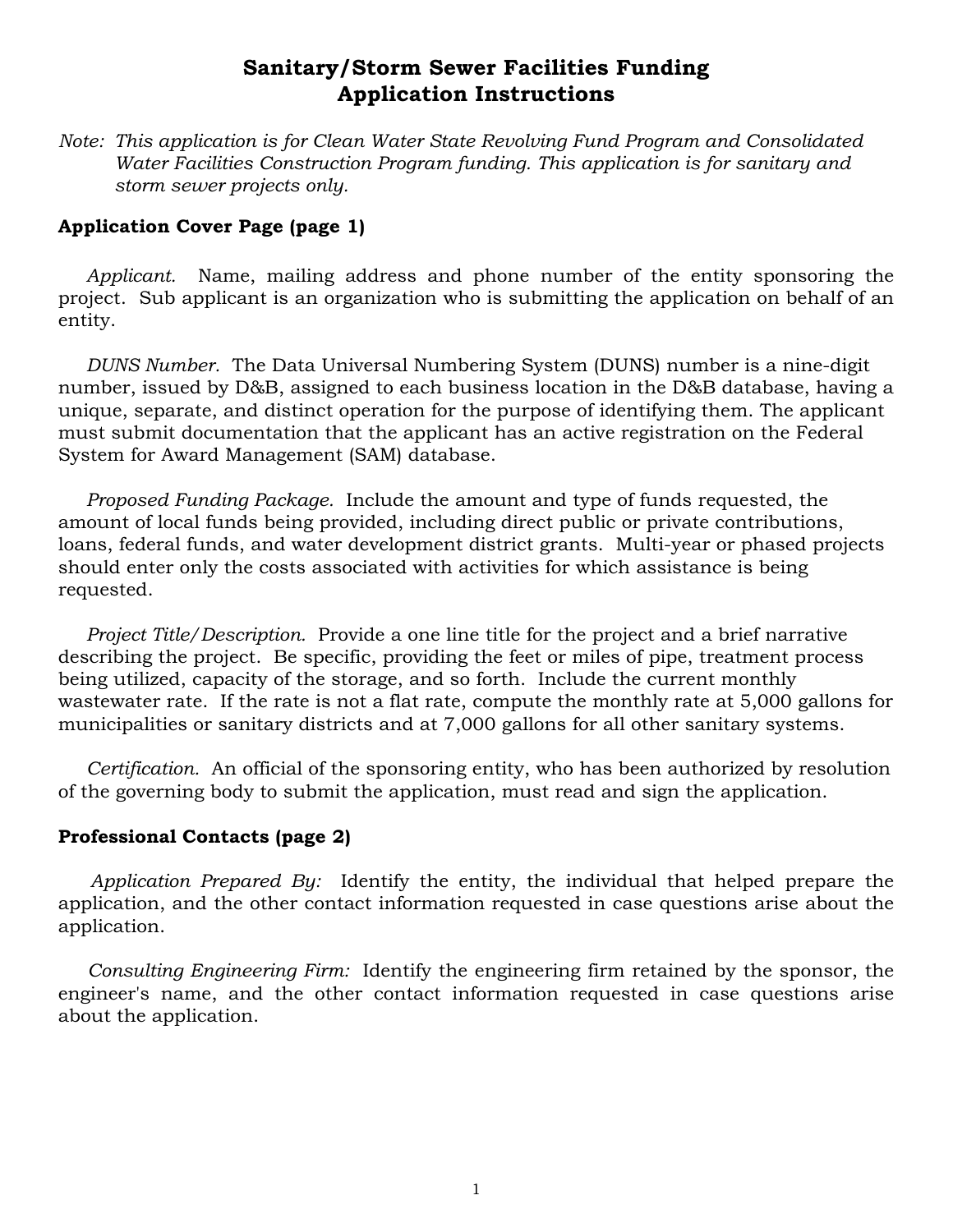*Legal Counsel's Firm:* Identify the law firm retained by the sponsor, the attorney's name, and the other contact information requested in case questions arise about the application.

*Bond Counsel's Firm: This section is required only if the applicant is a political subdivision.* Identify the bond counsel firm retained by the sponsor, the attorney's name, and the other contact information requested in case questions arise about the application.

## **Budget Sheet (page 3)**

- *Note: Multi-year projects should enter only budget costs associated with activities for which financial assistance is being requested. Costs should be listed for all sources of funding shown on the application cover page.*
- Line 1.A Amount needed for personal services related to loan management and clerical duties.
- Line 1.B Amount needed for travel including vehicle rental.
- Line 1.C All legal fees associated with this project including bond counsel fees.
- Line 1.D Amount needed for other administration expenses, including an independent financial audit, publishing, meetings, and any other expenses expected for project administration, including planning district contracts.
- Line 2 Amounts directly associated with the acquisition of land, existing structures, and related rights-of-way.
- Line 3.A Fees for engineering bidding and design services.
- Line 3.B Fees for engineering construction inspection and audit of construction and related programs.
- Line 3.C Amounts for other technical services, such as surveys, O&M manual preparation, tests, and borings not included in Line 3.A or 3.B.
- Line 4 Amounts for the actual construction of, addition to, or restoration of a facility. Also include in this category the amounts of project improvements, such as roads, access restrictions, new trenches, landscaping, and run-off control measures.
- Line 5 \_ Amount needed for purchase or rent equipment required for the project.
- Line 6 Amount of contracts (excluding legal, engineering, and construction) associated with the project, including sampling and laboratory services.
- Lines 7 & Identify amounts for items not specifically mentioned above.  *8*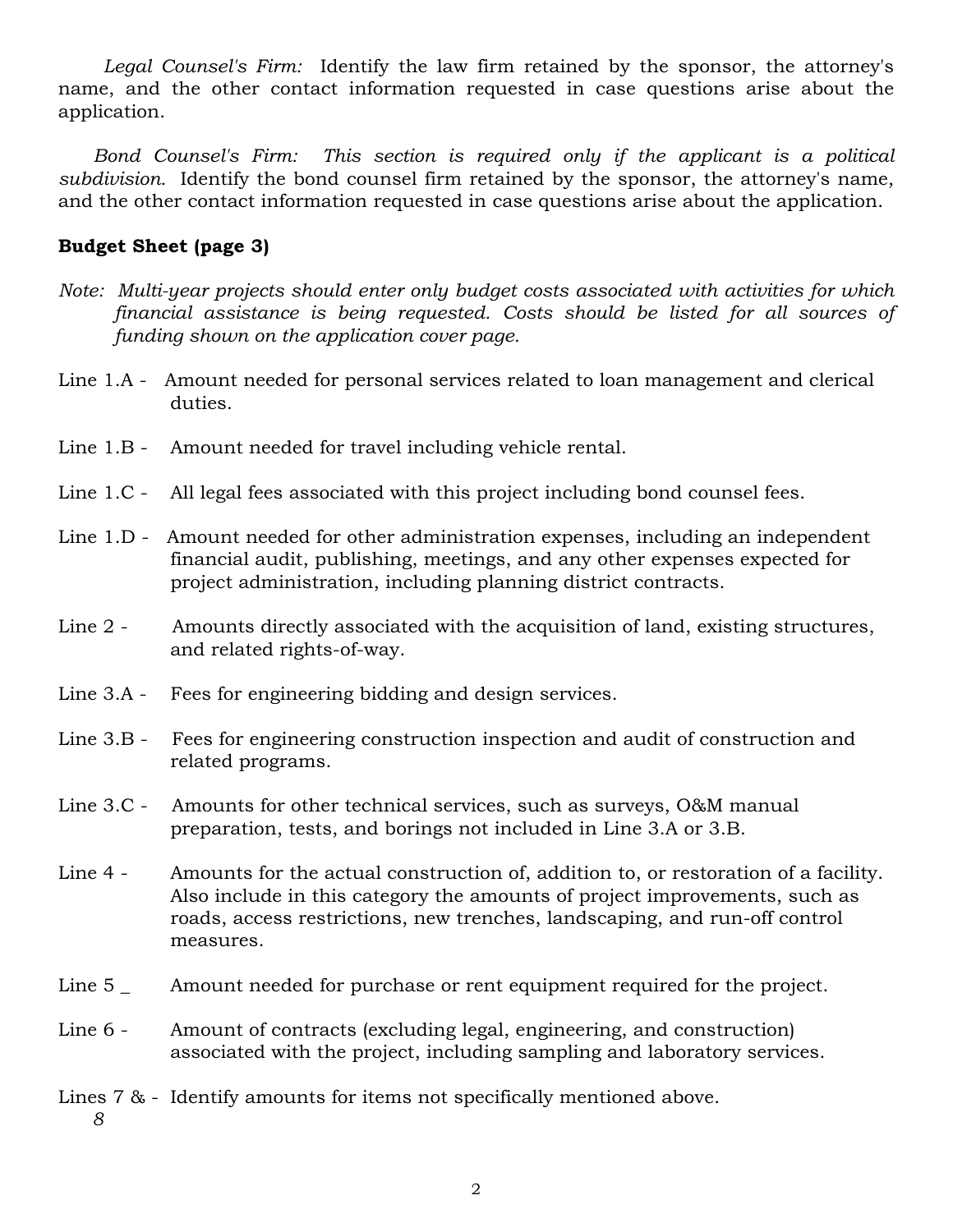Line 9 - Sum of Lines 1 through 8.

- Line 10 Estimated amount for contingencies. Contingencies should not exceed 10% of the amount on Line 9.
- Line 11 Sum of Lines 9 and 10.
- Line 12 Funding percentage of total project costs.

#### **Proposed Method of Financing (page 4)**

Indicate the source of the secured/unsecured share of funding. If funds have been secured, indicate the amount in the "secured" column. If funds are unsecured at time of application, indicate the amount of the unsecured funds and the date funds are anticipated to be secured in the "unsecured" column. Include any remarks regarding funding in a separate narrative. Total the secured and unsecured funding amounts at the bottom of the table.

#### **Other Funds to be Borrowed (page 4)**

Provide the amount, rate, and term of other funds to be borrowed to help finance the project. Include the amount of the annual debt service and security pledged towards loan repayment. For "other," explain the source of funds along with the above mentioned items. Please attach copies of commitment letters that contain specific terms and conditions for each source of financing.

## **General Information (page 5)**

The following information will be used to evaluate the applicant's capacity to provide local funds for the project and the continuing operation, maintenance, and replacement of the system.

Fiscal Year - The month and date your fiscal year begins.

Population Served - Fill in population data. Estimate current year if necessary.

List the top three employers in a 30 mile radius of your service area. Also list the number of employees at the facility and the type of business.

## **Repayment Information (page 5)**

Identify the specific rate and term of the loan for which the sponsor is applying. If the applicant is a political subdivision, specify the security pledged to repay the loan.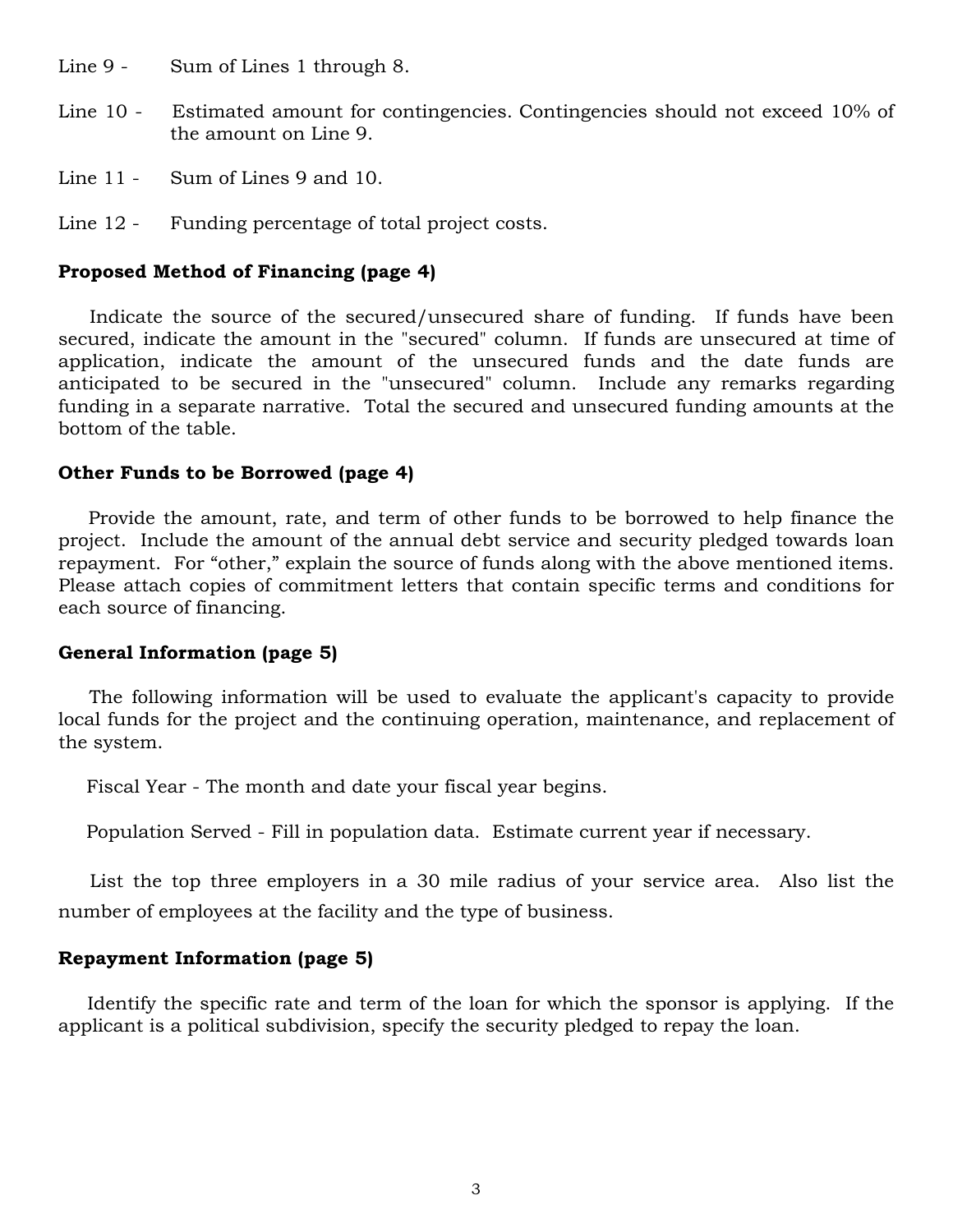The current loan interest rate table is located at [http://denr.sd.gov/dfta/wwf/](http://denr.sd.gov/dfta/wwf/wwfinterestrates.pdf) [wwfinterestrates.pdf](http://denr.sd.gov/dfta/wwf/wwfinterestrates.pdf). Eligible loan rates and terms are found in the Clean Water SRF Intended Use Plan on the Project Priority List which can be found at http://denr.sd.gov/ dfta/wwf/cwsrf/cwsrfprogram.aspx.

## **Documents That Must Be Submitted With The Application (page 5)**

Provide a copy of the most recent audited or unaudited financial statements to include specific accounting for the utility affected by the project. If certain funds are reported in separate documents, include all reports concerning fiscal operations of the entity. If different funds are accounted for by differing fiscal years, make this notation. If the audit for the most recent year is not available, list the reason.

Provide a copy of the current year's budget, if approved by the governing board. Also include amortization schedules for all existing debt secured by proposed revenue pledged, which should match the information presented on page 6 of the application.

Provide a copy of the existing or any proposed user charge ordinance or resolution currently governing the utility department.

Provide a copy of the resolution of authorized signatory for the person or persons signing the loan agreement and payment requests. The resolution must also include the maximum loan amount requested and description of proposed project.

Submit documentation that the applicant has an active registration on the Federal System for Award Management (SAM) database (https://www.sam.gov).

Submit the Facilities Plan.

For Non-profit entities submit a copy of the organization's By-laws, Articles of Incorporation, and Certificate of Good Standing from the Secretary of State.

## **Wastewater Fund Debt Information (page 6)**

Provide the information requested in the table for each obligation pledged towards repayment. Include all required debt information requested in the table to assure an appropriate review of the applicant's finances.

## **Wastewater Fund Cash Flow Information (page 7)**

*Note: Enter negative numbers for cash out activities.*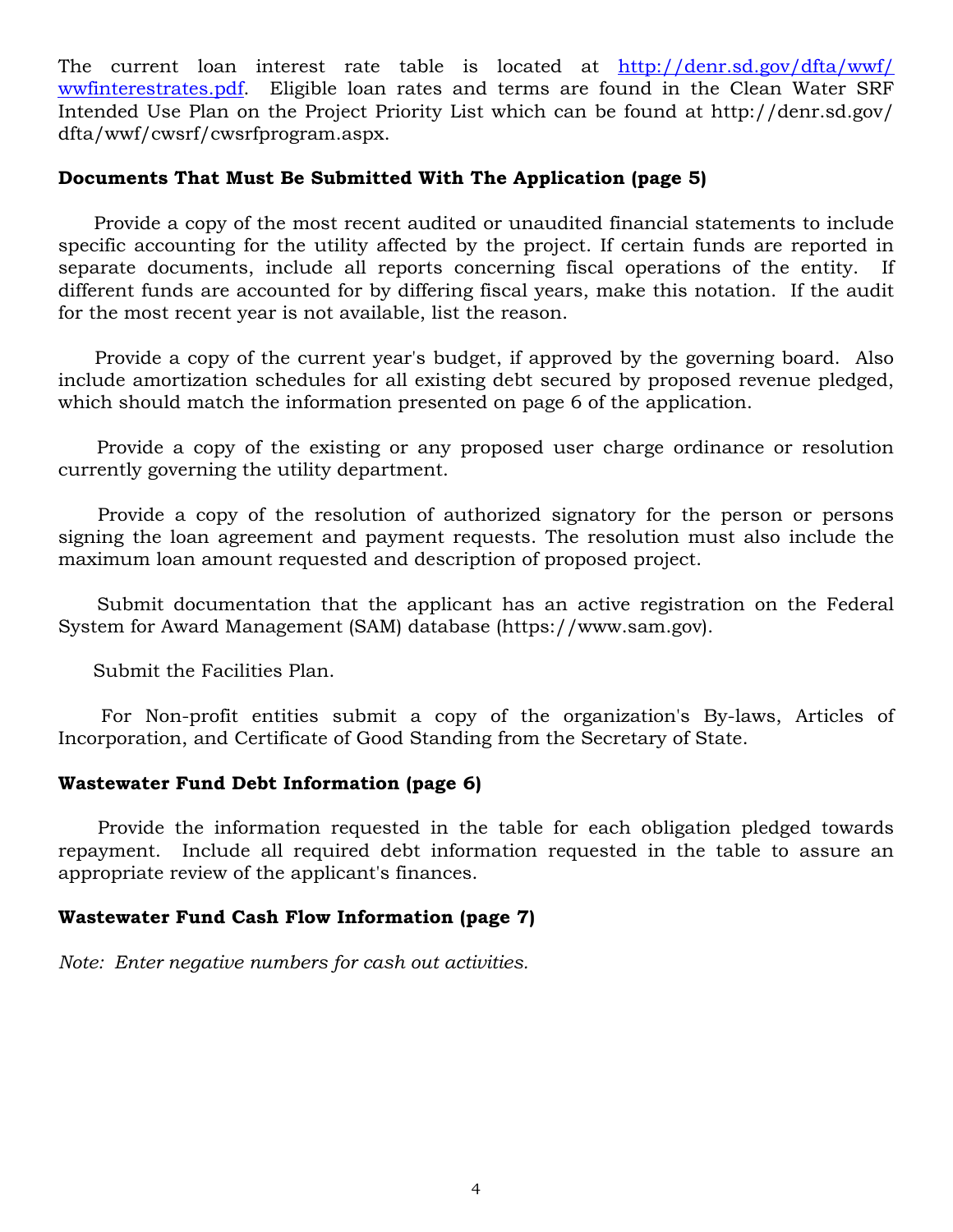Complete the Utility Cash Flow table. The values input on this form should be for actual cash only. Depreciation, assets value, and grant and loan revenue that is directly related to a capital improvement expense should not be included on this form. Obtain prior years information from the Statement of Cash Flows found in previous utility audits or unaudited financial statements. The Current Year column should contain information from the system's current year budget and expenditures. The Future Year columns should contain anticipated cash flow information for the utility's next three full fiscal years of operation. Future years should be based on prior year's revenue adjusted for any rate increases, operation and maintenance costs, the current budget (if not understated), and any known operational or personnel changes that are anticipated to increase or decrease during the time period.

#### Operating Revenues:

Base Fees - include all revenue generated from the base and usage charges. If the rate structure includes separate charges for operation and maintenance, repair and replacement funds, or other similar items, these revenues should also be included in the base fee revenue. If there has been a fee increase, or if one is planned, the additional revenue should be shown in the future years. If revenues are being pledged for repayment of the forthcoming loan, there should be an increase in future years' revenue such that revenues equal 110 percent of the utility expenses and debt.

Surcharge Fees - include only fees identified as dedicated surcharge for debt security on a loan. No other fees being charged should be reported here if there is not an associated debt security pledge. If a surcharge is being pledged for repayment of the forthcoming loan, there should be an increase in future years' surcharge fees corresponding to 110 percent of the full requested funding amount.

Other (Explain) - include any other revenues associated with operation of the utility. This may include tapping or connection fees, late payment charges, or other revenue of a similar nature. Do not include proceeds from a grant or loan. **Please use the explanation box at the bottom of the form to fully explain the source of the funds**.

#### Operating Expenses:

Personnel Services - include all personnel services for operation and maintenance of the utility to include costs for administration if appropriate. Any travel or training costs for utility personnel should be included on this line.

Chemical, Material & Supplies - include all chemical, material, and supply costs associated with operation and maintenance of the utility.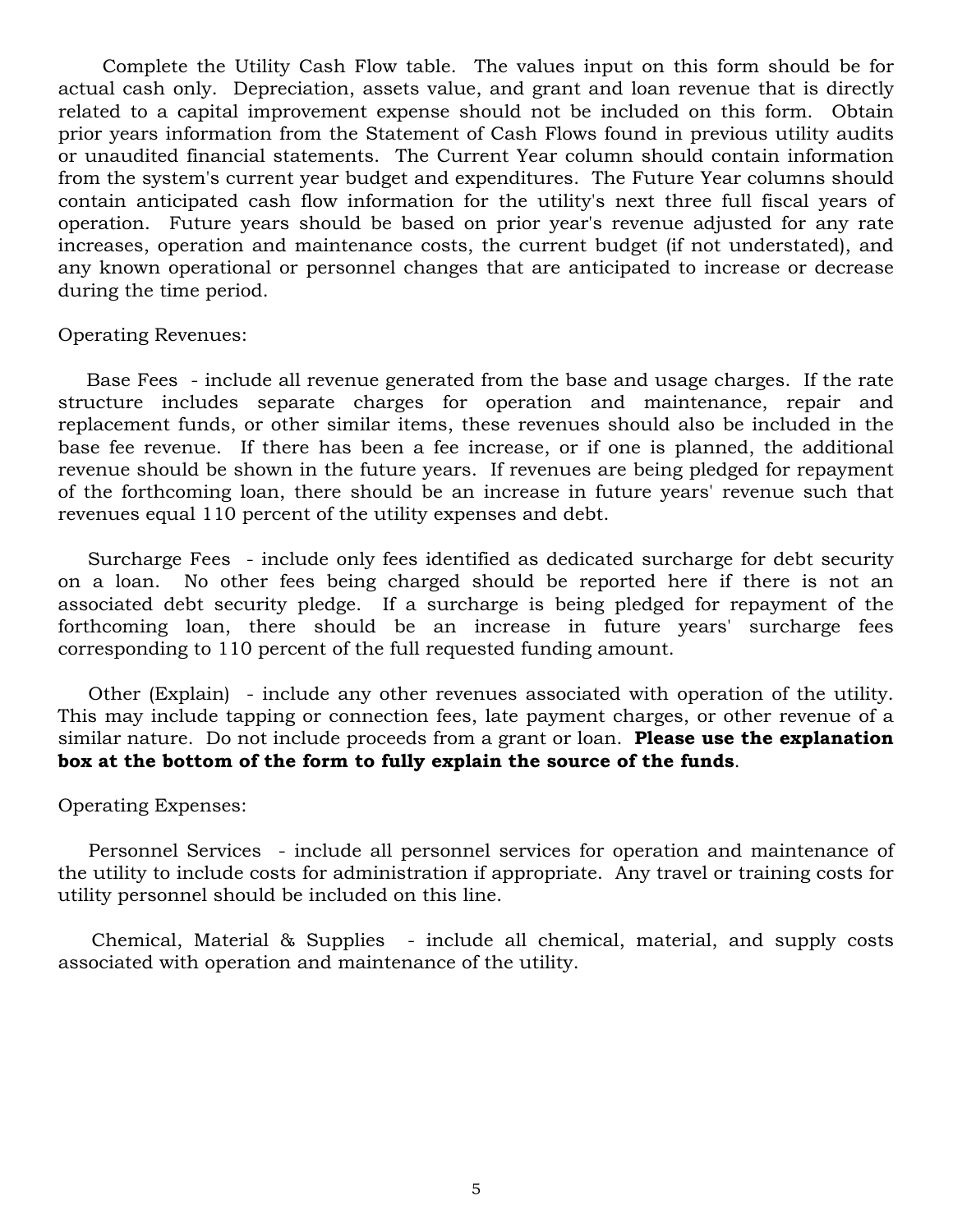Electric & Other Utilities - include electrical costs associated with operating the utility, purchase of water from another supplier, and any other utility costs as appropriate.

Other (Explain) - this may include unplanned repairs and replacements, prior year engineering fees either related to the funding application or for other purposes, or other unanticipated expenses. Do not include capital improvements expenses, expenses associated with a previous, ongoing, or future improvement projects being funded by a grant or loan, or depreciation. **Please use the explanation box at the bottom of the form to clearly explain all current and future years' expenses identified on this line.**

Non-Operating Cash Flow:

Interest Revenue - revenue from interest bearing accounts or investments may be included here.

Transfer In (Explain) - include any funds being transferred into the water account from a different account. Examples could include transfers to make up a shortfall in funds or to help pay for a capital improvement expense. **Please use the explanation box at the bottom of the form to clearly explain all current and future year's expenses identified on this line.**

Fixed Asset Purchase - include any past or upcoming fixed asset purchase or capital improvement outlay was or will be paid from existing utility revenue. Do not include capital improvement project costs associated with a previous, ongoing, or future project being funded by a grant or loan.

Transfer Out (Explain) - include any funds being transferred out to other accounts. **Please use the explanation box at the bottom of the form to clearly explain all current and future year's transfers identified on this line.**

Principal Debt Payments - amount of the principal paid during each year for any debts the utility has pledged to revenue or surcharge. Debt payments pledged to sales tax, property tax, or other security pledges should not be included.

Interest Debt Payments - amount of the principal paid during each year for any debts the utility has pledged to revenue or surcharge. Debt payments pledged to sales tax, property tax, or other security pledges should not be included. The combination of interest and principal debt payments for the current year should equal the current debt listed on page 6.

Other (Explain) - include any other miscellaneous revenue or expenses that do not fit in other areas should be entered here. **Please use the explanation box at the bottom of the form to clearly explain all current and future year's expenses for this line.**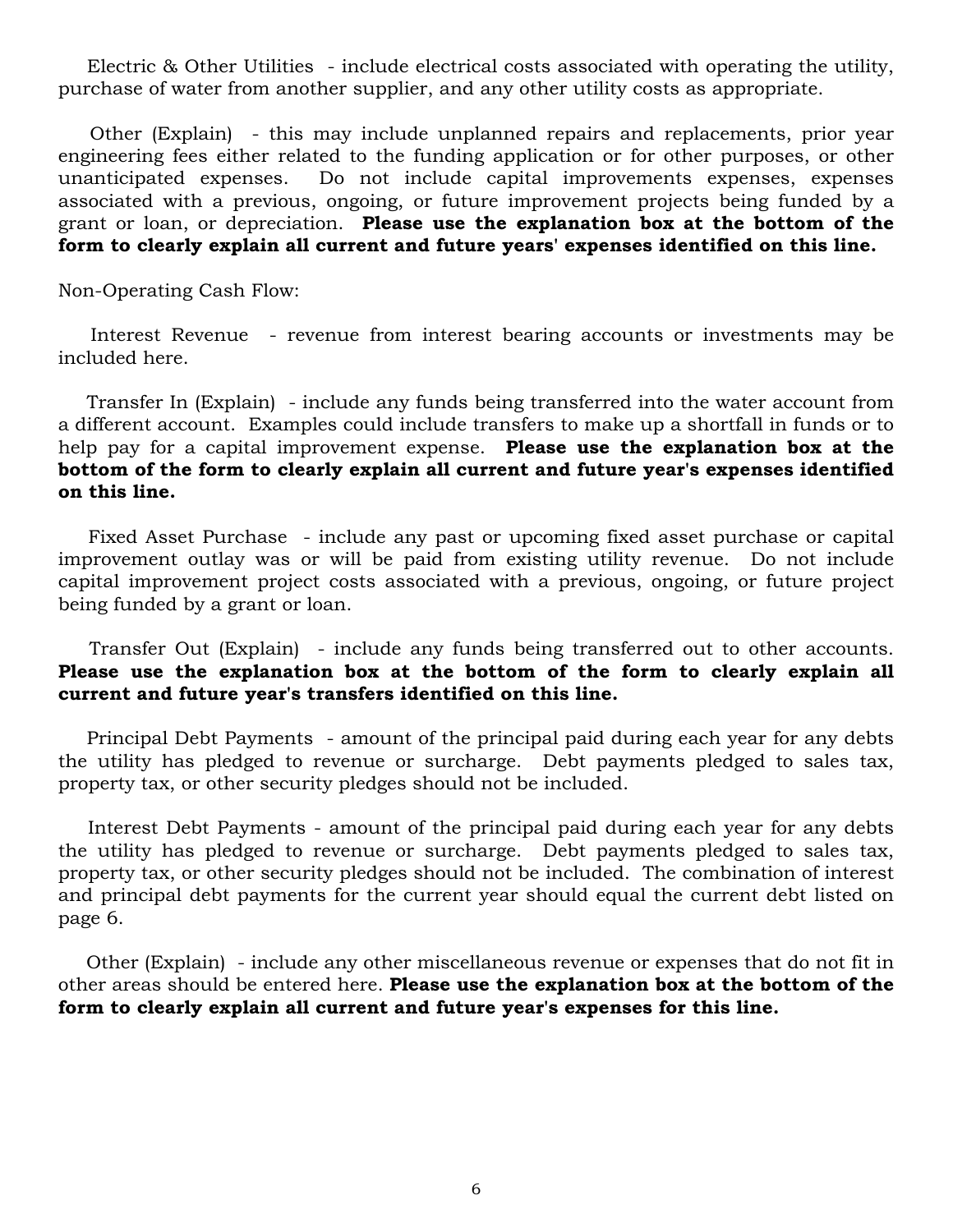Provide the total balance for each restricted account or activity. If funds are listed as restricted there must be an ordinance or other legal instrument used to formally restrict those funds (see page 8 for more details). Existing SRF loans do not have a restricted amount and should not be included.

## **(page 8)**

Restricted Funds Breakdown: Provide the balances for each restricted account or activity, identify the activity to be completed with the funding, and specify the method used to restrict the funds (*i.e*. governing board resolution, board motion, by-laws, etc.).

Wastewater Fees: Check whether the sponsor is an incorporated municipality, sanitary district or other system. Municipalities and Sanitary Districts provide rate information based on 5,000 gallons (670 cubic feet) per month. All Other Systems provide rates based on 7,000 gallons (935 cubic feet) per month.

Fill in the current monthly rate being charged to domestic and business users to include individual households and farmsteads. If fees are billed quarterly, calculate the monthly rate. Include any proposed new monthly rate. Complete the information for the total number of domestic, business, and other hookups which will be served system wide. Provide the current average monthly usage by business, domestic, and other customers and specify either gallons or cubic feet. If there is a special rate being charged for users other than business and domestic hookups, provide information about that rate, the number of customers for which the rate applies, and the user's average usage.

Indicate whether fees are calculated on usage or on a flat rate.

Furnish dates for when the current rate was adopted, when the proposed fee schedule will take effect, and what the rate was prior to the current rate.

Provide the two largest customers, the type of business, and the percentage of system revenues.

## **Property Tax Information (page 9)**

*Note: Fill out this section only if a general obligation bond is being pledged towards repayment of the loan.* 

The property tax information will be used to evaluate the applicant's ability to repay the loan. The purpose of this section is to evaluate a borrower's tax base and customers in order to assess the condition of the community.

Provide the assessed valuation and full and true valuation for the current and last two years.

Provide the amount levied and collected for the most recent three years for which data is available. Indicate any penalties, interest charged, or late payments.

List the five largest taxpayers within the system's service area and describe the type of property involved and the assessed valuation.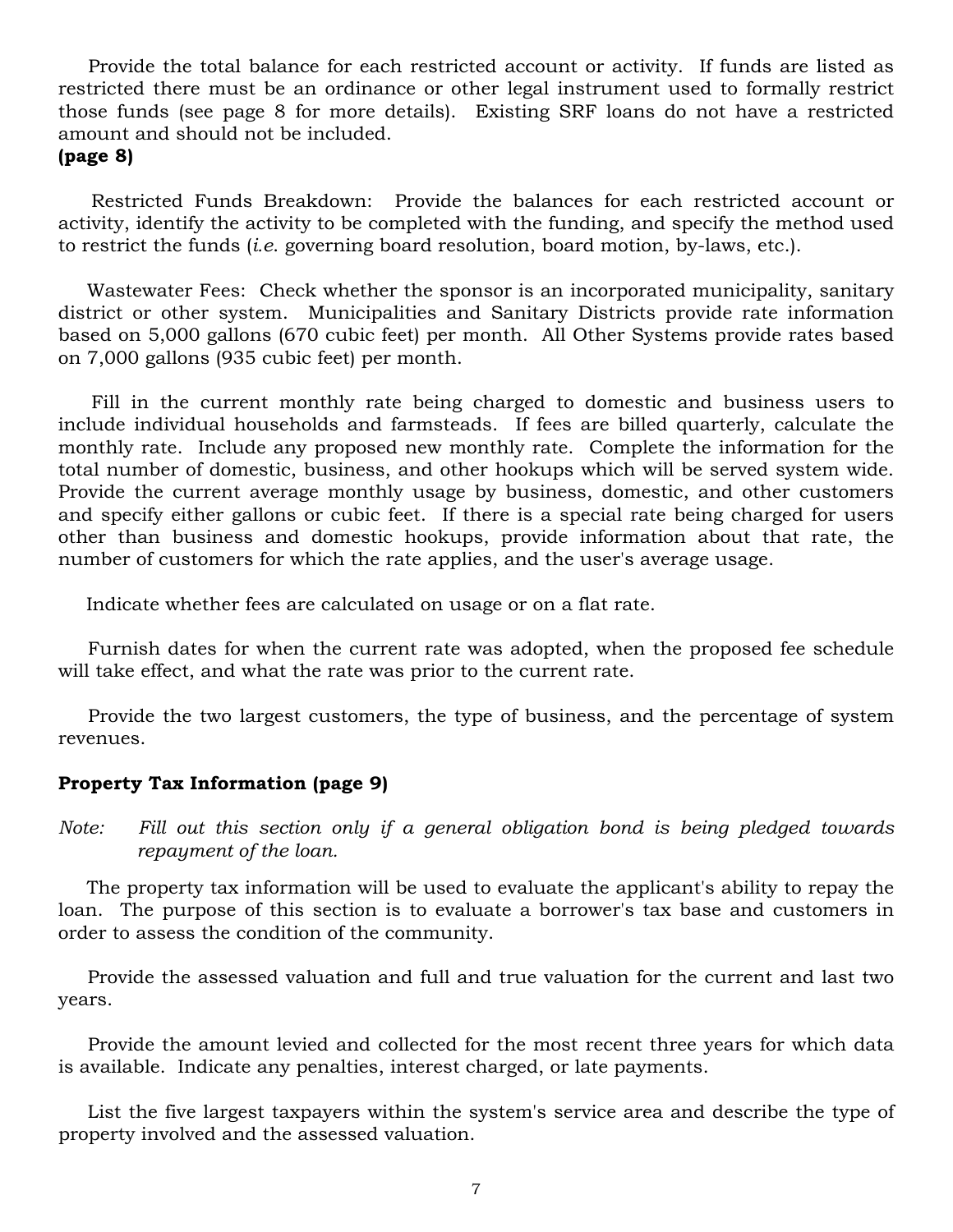## **General Fund Debt Information (page 10)**

*Note: Fill out this section only if a general obligation bond is being pledged towards repayment of the loan.* 

Provide the information requested in the table for each obligation pledged towards repayment. Include all required debt information requested in the table to assure an appropriate review of the applicant's finances.

## **Sales Tax Information (page 11)**

*Note: Fill out this section only if a sales tax is being pledged towards repayment of the loan.* 

The sales tax information will be used to evaluate the applicant's ability to repay the loan. Provide the amount of sales tax collections by month for each of the last fifteen months.

## **Sales Tax Debt Information (page 12)**

*Note: Fill out this section only if a sales tax is being pledged towards repayment of the loan.* 

Provide the information requested in the table for each obligation to which sales tax has been pledged towards repayment.

## **Facilities Plan Checklist (page 13)**

The Facilities Plan Checklist is provided for your convenience. Please review the checklist and make sure that the required steps have been taken to ensure that an adequate Facilities Plan has been prepared.

Clean Water Facilities Plan document can be found at [http://denr.sd.gov/dfta/wwf/](http://denr.sd.gov/dfta/wwf/cwsrf/sanstsewerfunding.aspx) [cwsrf/sanstsewerfunding.aspx](http://denr.sd.gov/dfta/wwf/cwsrf/sanstsewerfunding.aspx)

## **Cost and Effectiveness Certification Form (page 14)**

Form is self-explanatory.

## **Certification of Point Source Needs Categories (pages 15 -16)**

Instructions are provided on the form. If you have questions regarding the applicable category or categories for a project, contact the applicant's consulting engineer or DENR staff.